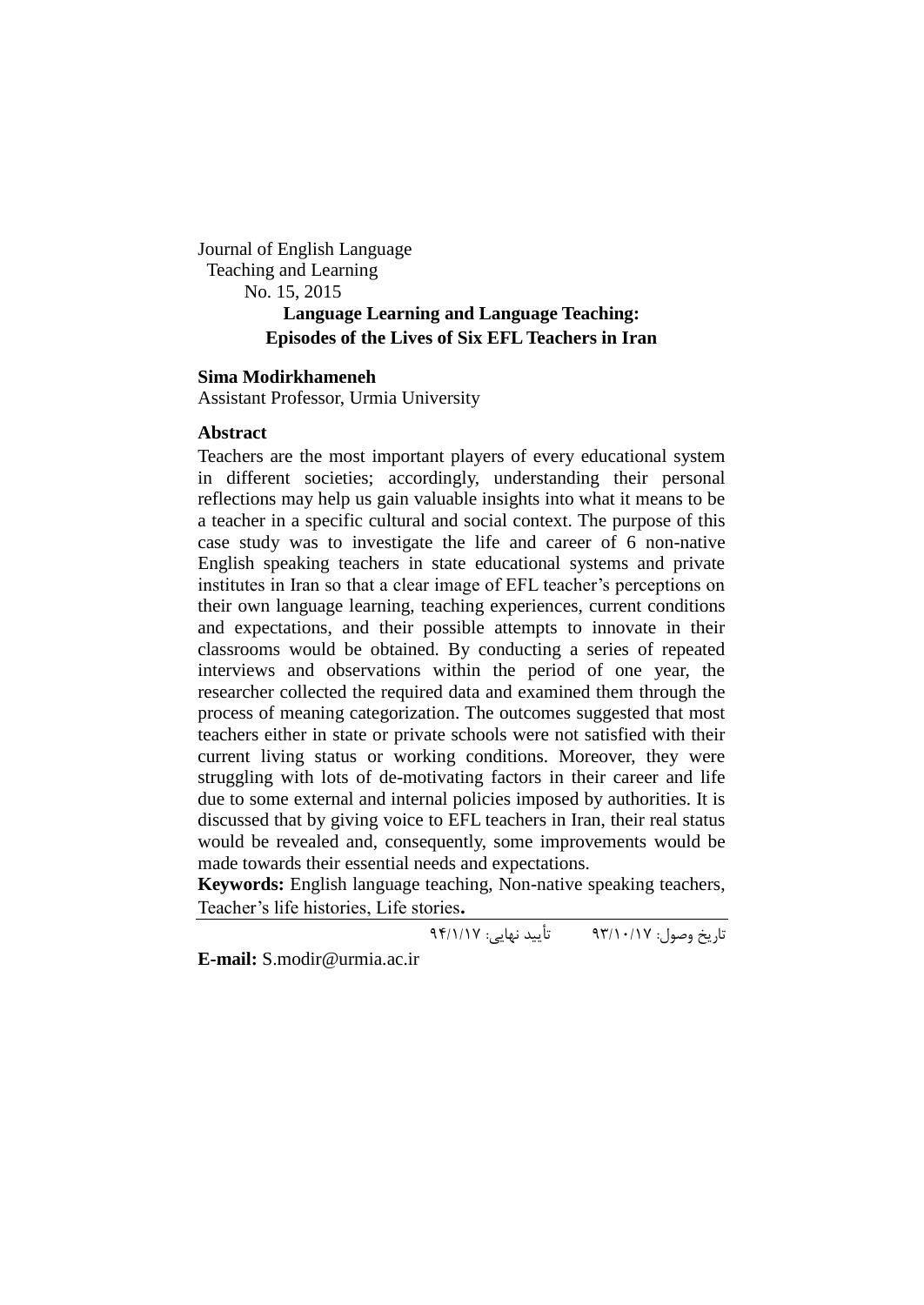### **Introduction**

In a study concerning the lives and works of teachers, there are many different aspects to be taken into consideration; aspects that together constitute essential parts of a significant whole. An in-depth literature review indicates that these aspects have been mainly brought to light and examined through the application of life histories. As a methodological approach, oral life history interviews were used to have an access to the socially constructed reflective thoughts about an individual's life (Malm, 2001). Life histories are not only accounts of individual's life experiences, but also how and why they have lived their life in the way that they have, and the thoughts and ideas that have guided their everyday behavior and interaction with others (Yow,1994). The power of the life history method in illuminating subjective teacher experiences in social-historical contexts has made it 'probably the only authentic means of understanding how motives and practices reflect the intimate intersection of institutional and individual experience in the postmodern world (Dhunpath as cited in Goodson & Choi, 2008). Goodson, et al, contend that in relation to teachers' life stories, it is also necessary to understand each individual in relation to a wider (historical, cultural) context. He suggests that history data can be collected at a number of levels: the teacher's own personal account of his/her life experiences and background; teachers' life styles, life cycles and career stages; critical incidents in the teachers' lives and work, and being able to see the individual in relation to the history of his/her time.

In this regard, in order to have a clear understanding of the current conditions, status, problems, expectations and preferences of nonnative English teachers in Iran as an example of nonwestern countries, through a longitudinal case study, the life and career of six non-native speaker (NNS) English teachers in state educational systems and institutes were explored by focusing on the following research questions from the teacher's own perspectives: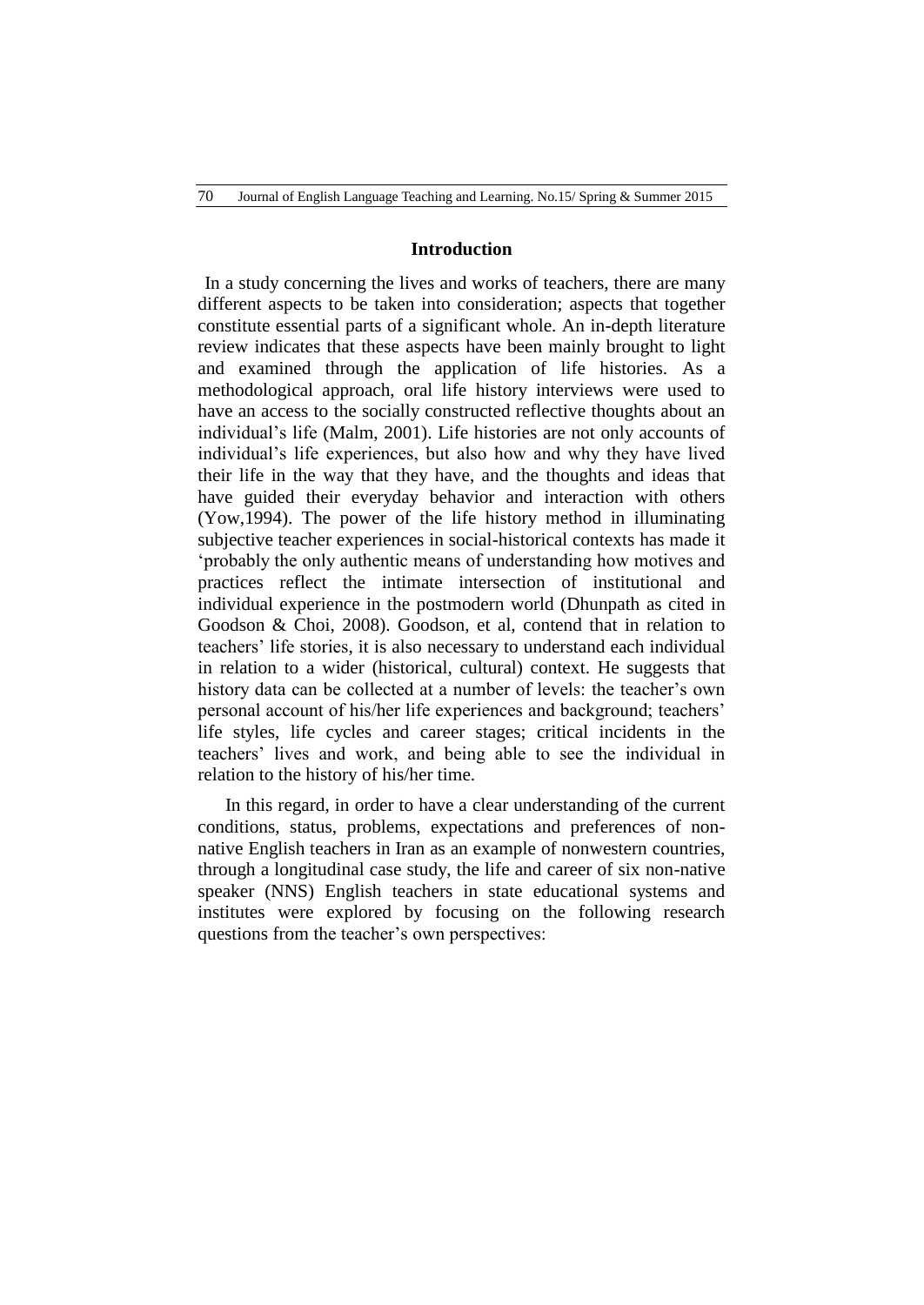- *1.* What educational experiences did they have?
- *2.* What teaching experiences did they have?
- *3.* What teacher training experiences did they have?

# **Review of the Related Literature**

In the past three decades, interest in life history research – the collection and interpretation of personal histories or testimonies – in the social sciences has continually grown (Roberts, 2002). The popularity of this research method suggests a growing reluctance on the part of many researchers in the social sciences to infer too much from survey-based studies. For some, life history research reflects a turn away from objectivity and a privileging of subjectivity and positionality (Riessman, 2001). For others, life histories provide a rich source of data that enable researchers to explore the life course and to examine the relationships between cause and effect, and agency and structure. This renewed interest in the individual reflects a wider popularity shift, and is associated with post-modernism.

#### **Non-native English Speaking Teachers**

According to Moussu and Llurda (2008), although the majority of English language teachers worldwide are non-native English speakers, no research has been conducted on these teachers until recently. After the pioneering work of Phillipson in 1992 and Medgyes in 1994, nearly a decade had to elapse for more research to emerge on the issues relating to non-native English teachers. The publication in 1999 of Braine's book *Nonnative educators in English language teaching* appears to have encouraged a number of graduate students and scholars to research this issue, with topics ranging from teachers' perceptions of their own identity to students' views and aspects of teacher education.

As an example of life story studies of English teachers, in a case study, Hayes (2009a) explored the motivation and circumstances of 7 Thai teachers in government schools to see why they decided to become a teacher of English. In this study, data was derived from a series of in-depth life history interviews which lasted between 3 and a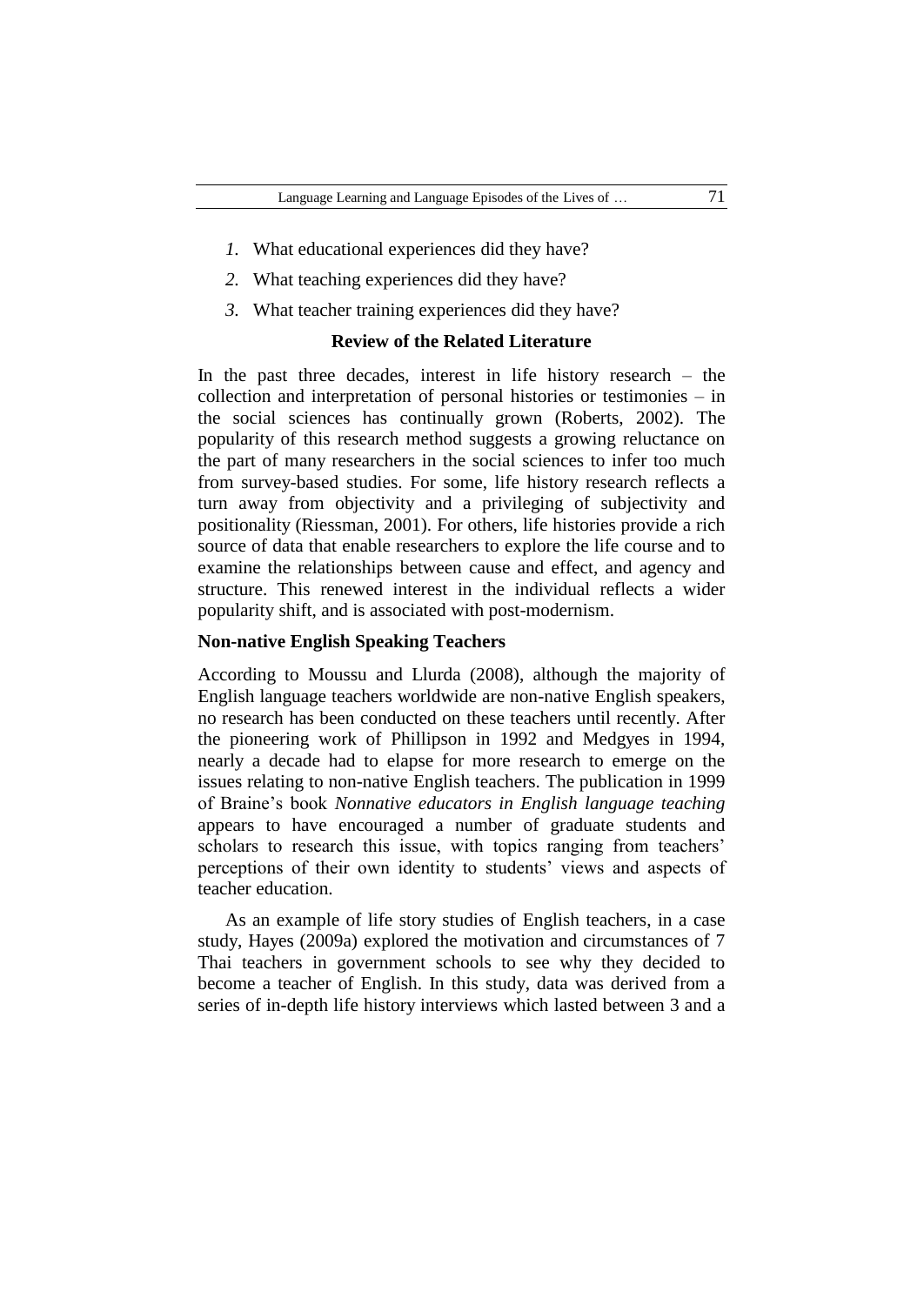half hour for each informant. According to Hayes, the findings suggested that individuals may choose to become members of their state teaching systems first and foremost, and that their choice of subject to teach was a secondary consideration, simply arising from their own school performance in and aptitude for that particular subject.

In a similar case study, Hayes (2009b), through in-depth interviews, explored the life and work of a non-native English teacher in a government secondary school in Thailand and examined in particular her perceptions on her own language learning, her experiences as a teacher of English and her attempts to innovate in her classroom within Thai educational setting. In this study, a two-hour interview was recorded and transcribed. The resulting data was, then, analyzed through a process of 'meaning categorization' (Kvale, 1996) with stretches of talk being attributed to thematic categories and subcategories. At last, Hayes came to these findings: (1) One's own experiences as a student of English exert a strong influence on the way that one teaches, at least initially; (2) Even where motivation to enter teaching is less than optimal, positive experiences as a teacher can provide the stimulus for a rewarding career; (3) Long-serving teachers have a powerful role in the socialization of beginning teachers—for good or bad; (4) Continuing in-service training throughout a teacher's career may assist in providing the professional renewal that could encourage more reflection on one's teaching practices; (5) A teacher who is of a reflective and questioning disposition can successfully implement a student-centered language teaching approach, even with classes of 40 or more students; and Finally (7) we have learnt above all that it is possible for a committed teacher to live out her beliefs and principles even within an administrative framework that does not at first sight appear conducive, and, in so doing, provide her students with positive learning experiences as well as herself with a rewarding career.

In the same vein, Smith (2010) reported some of the findings of a wider- life history study of 40 female secondary school teachers. The study was intended to investigate the women's perceptions of the factors affecting their career decisions and, as a part of this, to gain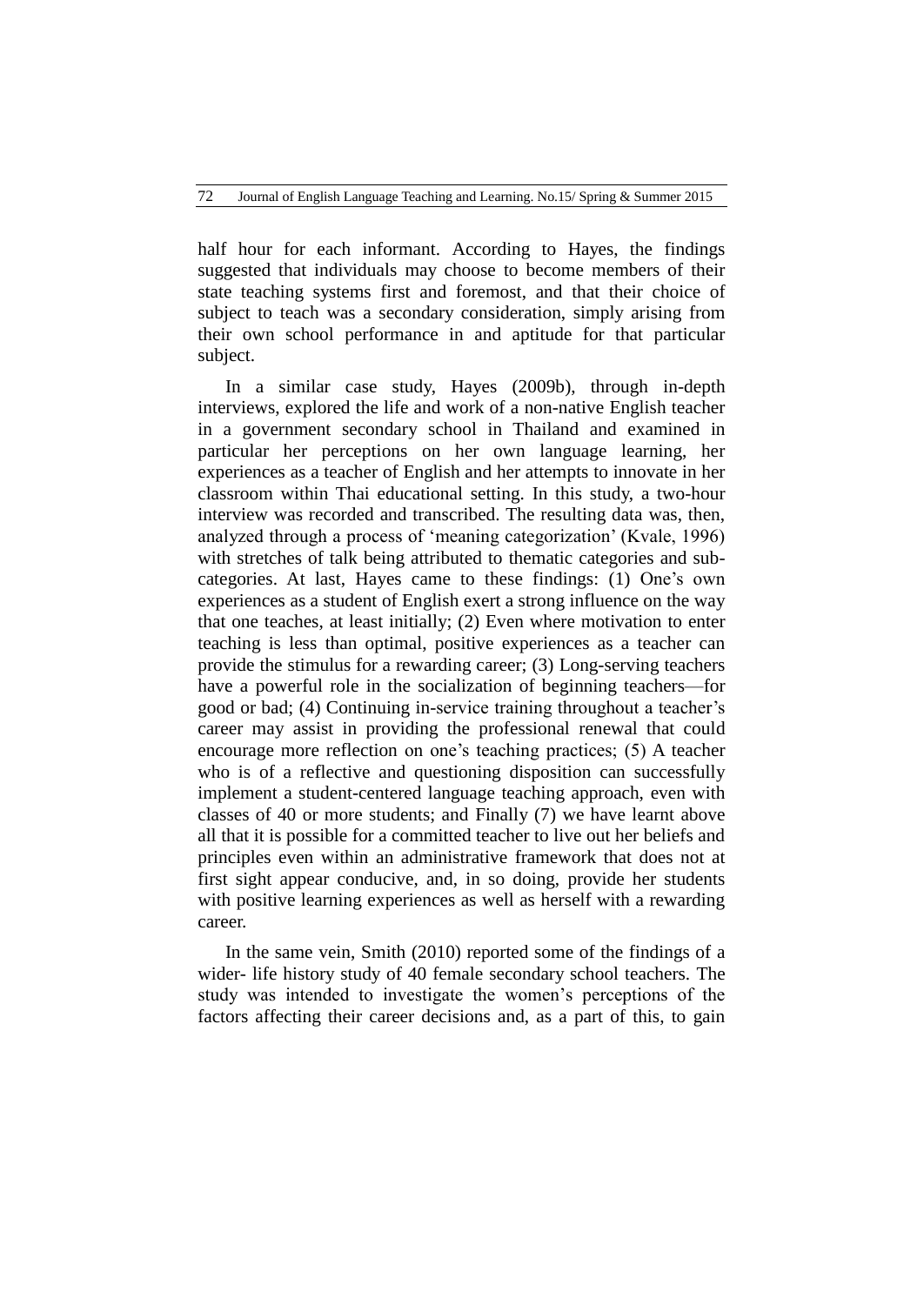insights into the factors affecting the likelihood of women aspiring to, applying for and achieving headship posts. In so doing, open-ended, life history interviews were conducted with teachers, at different life and career stages, providing a series of snapshots of women's teaching careers. To the end of the study, he stated that three spheres of influence on the women's career decisions emerged from teacher's narratives: that is, *societal factors*, such as socialization and the social construction of women's maternal and relational roles; *institutional factors*, such as endemic institutional discrimination; and *personal factors*, including motivation and values, aspirations, perceptions of school leadership and the women's self perceptions about the extent to which they had exerted their personal agency in their approach to career management. He argued that women's awareness of their own potential for agency, and how they choose to exert it, was key considerations in understanding female teachers' career trajectories. At the end, he concluded that there was a need to move beyond an analysis in which the existence of barriers to progression was taken as a given and assumed to be a major career-shaping force, to an analysis that affords scope for taking into account the multifarious ways in which women exert their agency in the career context, making conscious and positive choices which may be at odds with traditional, hierarchical notions of career.

It is glaringly apparent that the power of life history method, as Goodson & Choi (2008) propose, in illuminating subjective teacher experiences in social-historical contexts has made it probably the only authentic means of understanding how motives and practices reflect the intimate intersection of institutional and individual experience in the postmodern world. In this regard several studies focused on the experiences of non-native English speaking (NNES) teachers in Western contexts but very few studies, if any, have attempted to explore the experiences of non-native English speaking teachers in Eastern context.

Moreover, other researchers so far have used merely descriptive designs and yielded imprecise information through large scale surveys, while, the qualitative nature of this study, (i.e., a case study) added a spice of novelty to the existing studies. Through this research,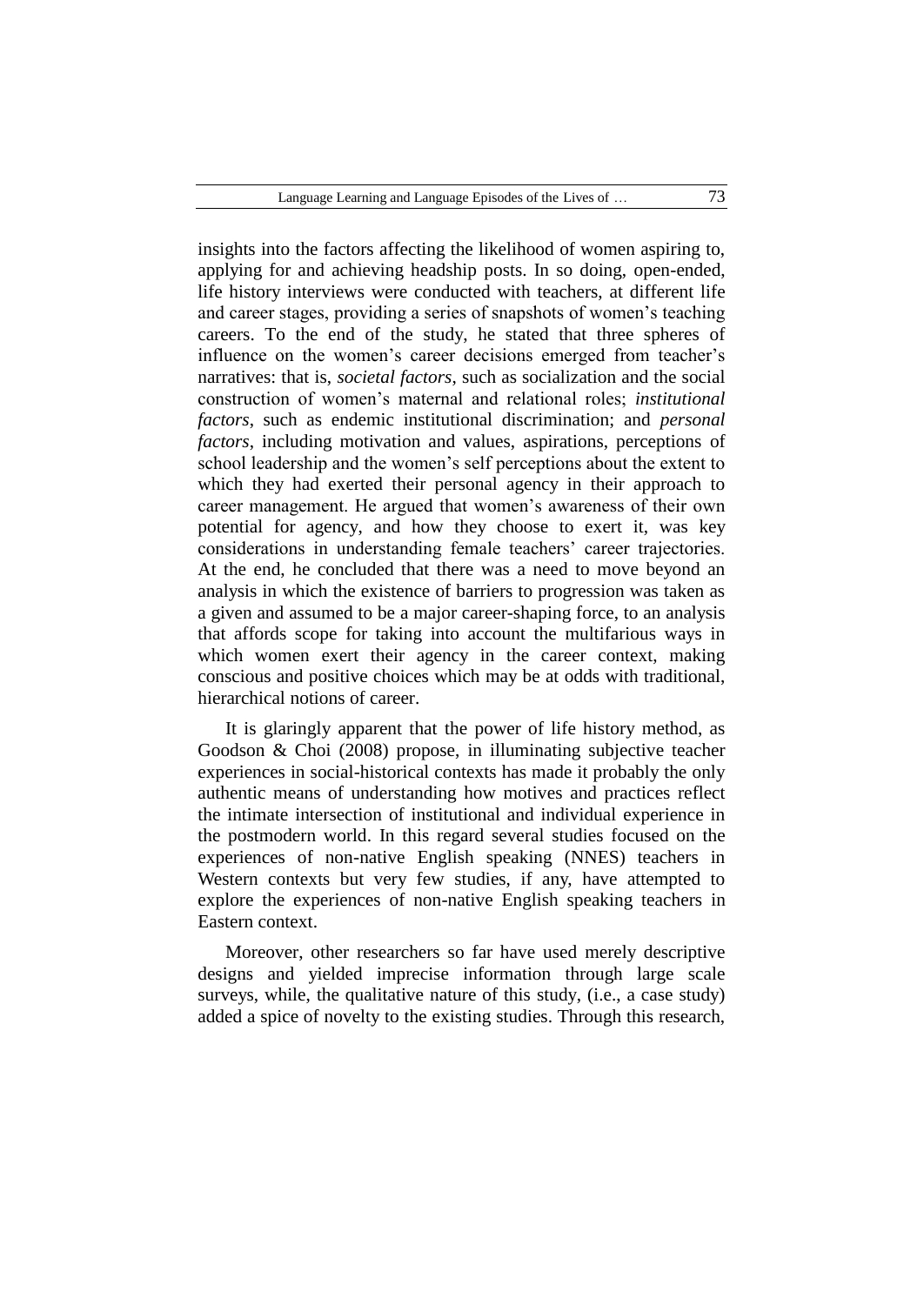an opportunity was provided to scrutinize how teacher's perceptions, their individual or social conditions and other factors may have a direct effect upon their learning or teaching experiences; such as teacher's motivating and de-motivating factors.

### **Method**

### **Participants**

In this case study, through convenient case sampling, six teachers (3 females and 3 males) were selected from among experienced NNES EFL teachers. In order to understand the real status of teachers in different contexts, the researcher selected the samples from among different public  $(n=3)$  and private  $(n=3)$  schools. Their professional experience ranged from 3 to 7 years of teaching practice. Their age ranged from 22 to 30 years old. Participants' profile is represented in

### Table 1

# *Participants Profiles*

| Participants | Age | Educational          | Teaching   | Teaching       | Marital |
|--------------|-----|----------------------|------------|----------------|---------|
|              |     | Background           | Experience | Context        | Status  |
| <b>Babak</b> | 29  | <b>BA</b> in English | 7          | Public schools | single  |
|              |     | literature           |            | private        |         |
|              |     | MA in TEFL           |            | institutes     |         |
| Zahra        | 24  | BA & MA in           | 4          | Public schools | single  |
|              |     | TEFL                 |            |                |         |
| Parisa       | 24  | BA & MA in           | 3          | Public schools | single  |
|              |     | <b>TEFL</b>          |            |                |         |
| Ali          | 22  | <b>BA</b> in English | 5          | Private        | single  |
|              |     | literature           |            | institutes     |         |
| Hadi         | 30  | <b>BA</b> in English | 5          | Private        | single  |
|              |     | literature           |            | institutes     |         |
| Mitra        | 24  | <b>BA</b> in English | 5          | Private        | married |
|              |     | literature           |            | institutes     |         |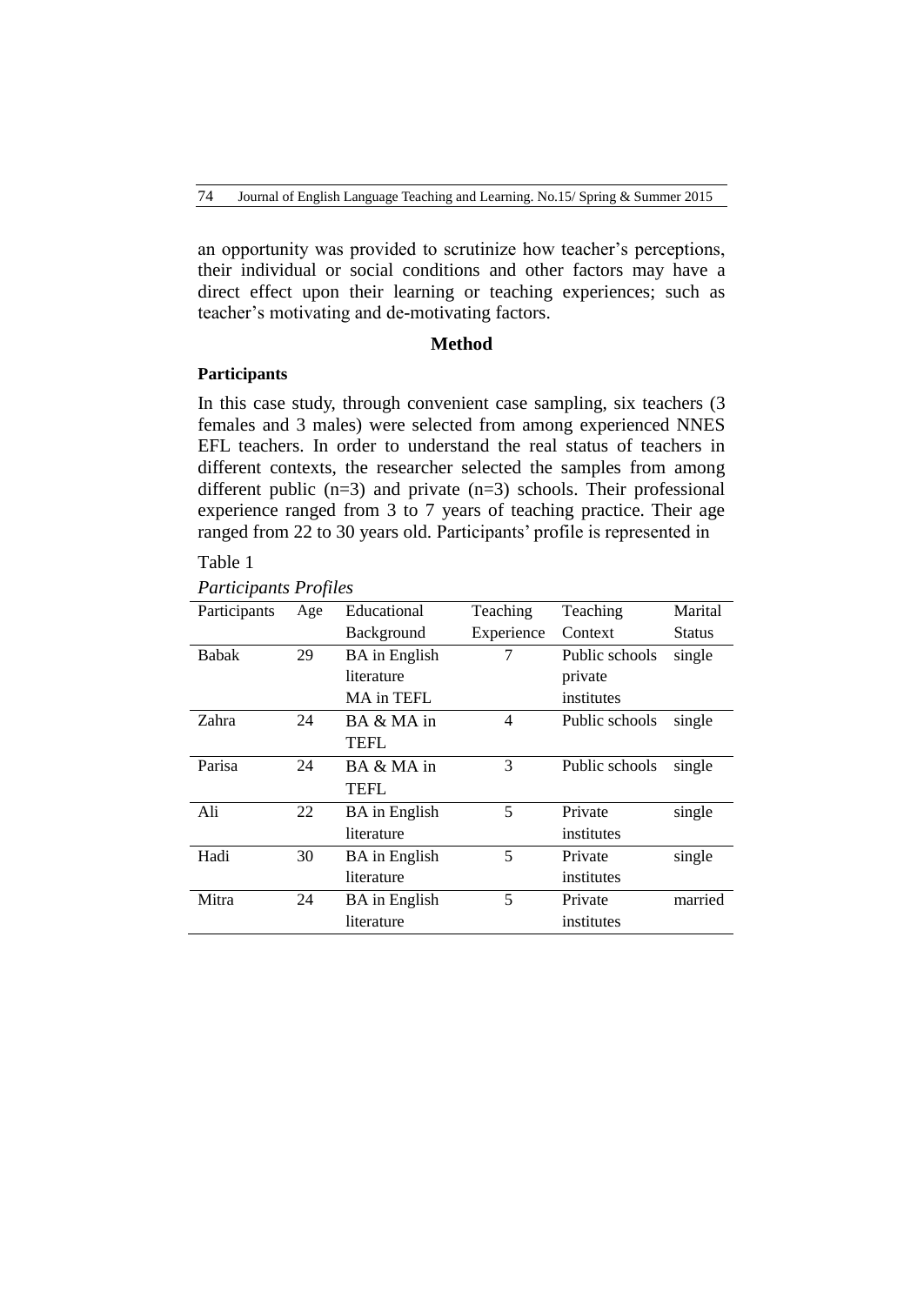### **Instruments and Procedures**

A tailor-made life history questionnaire which elicited information about respondents' personal information, life at home, school, college, and teaching and teacher training experiences was used in the interview sessions. For a deeper interpretation and understanding of the data at hand the teachers were also asked follow-up questions related to their life stories through telephone conversations. Moreover, a set of observations conducted by the researcher over a-one-year period scrutinized the issue from a different perspective and unveiled the extent to which whatever was said by the teachers in the interview sessions was right and observable in the real context(s).

Due to the nature of the study (i.e. a longitudinal qualitative research), data analysis, through an ongoing process, took place both during and after data collection. Units of analysis consisted of segments of the teachers' conversations at meetings and interviews. Emerging patterns and themes from the teachers' conversations were coded according to the related literature and recurring themes into several categories. These emerging categories and recurring themes formed the basis for analysis and interpretation of the data.

In so doing, the transcriptions were made right after the interviews. As data collection progressed throughout the study, observations data were produced too. All the data collected from the teachers were compiled and filed separately under each teacher's name. Then, the data were re-visited and re-examined; the assigned codes were analyzed to reduce data into categories or clusters. As a result, regularities or patterns that emerged from the data generated the main categories which were relevant to the research questions. Once, all the data were examined, different sources of data were crosschecked for recurring themes to enhance the validity across data. In order to enhance the reliability of the data, those teachers' quotations which seemed to provide concrete evidence to support the interpretations were selected. In addition, as regards reliability of the meaning categorization process, the results and interpretations were, then, testified through member checking and also by 2 other applied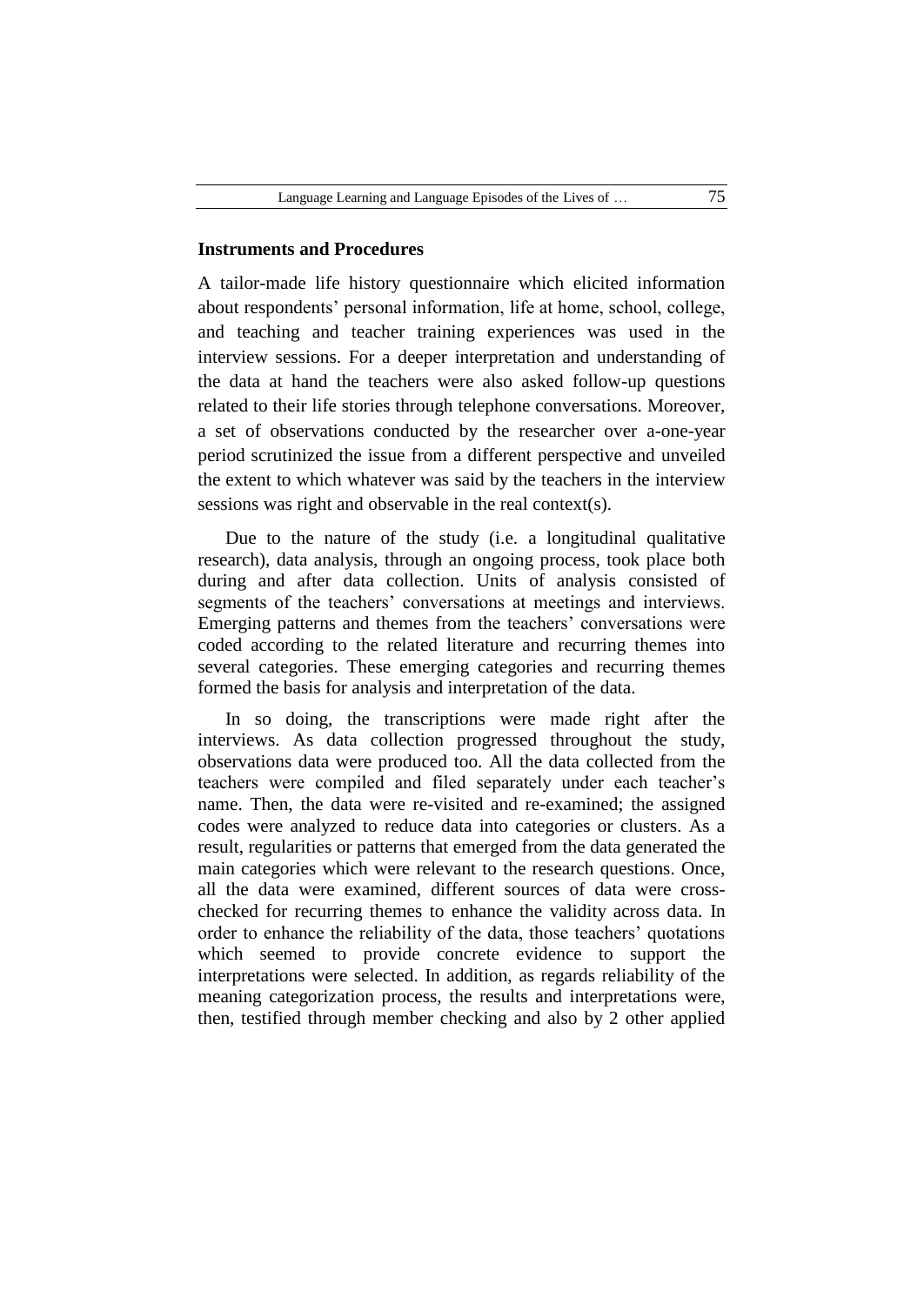linguists. Table 2 exemplifies how the codes and the categories were created from the interviews.

Table 2 *Data Coding and Categorizing*

| <b>Categories</b> | <b>Teacher's statements</b>                                       |
|-------------------|-------------------------------------------------------------------|
| Working           | I want to see a better working condition in our school because    |
| conditions        | the atmosphere is so dead and disappointing (Parisa).             |
|                   | Our working condition is so unstable and stressful (Hadi).        |
| Job               | We don't have any job security of any kind; managers can fire     |
| Security          | and replace us whenever, they want and we can do nothing          |
|                   | (Ali).                                                            |
|                   | Fortunately, we have job security and a permanent job (Zahra).    |
| Teacher's         | I chose to be a teacher because I wanted to have a permanent      |
| motive            | job (Babak).                                                      |
|                   | I just wanted a permanent job as my father had asked me and I     |
|                   | decided to study TEFL at university, now, if I find another job I |
|                   | may quit teaching (Parisa).                                       |
| Schooling         | My secondary school was the worst time of my life because I       |
|                   | learned nothing at public schools and I became totally            |
|                   | disappointed (Ali).                                               |
|                   | All our classes were teacher-centered, crowded and test-          |
|                   | oriented (Mitra).                                                 |

### **Results**

The patterns emerging from the coded data were reduced into main clusters based on the recurring themes. Tables 3 to 7 represent the outcomes of data categorization relevant to each of the three research questions that dealt with teachers' educational experiences, their teaching, and their teacher training courses, respectively. The results related to the first research question are provided in the same table as all the participants had somehow the same educational experiences.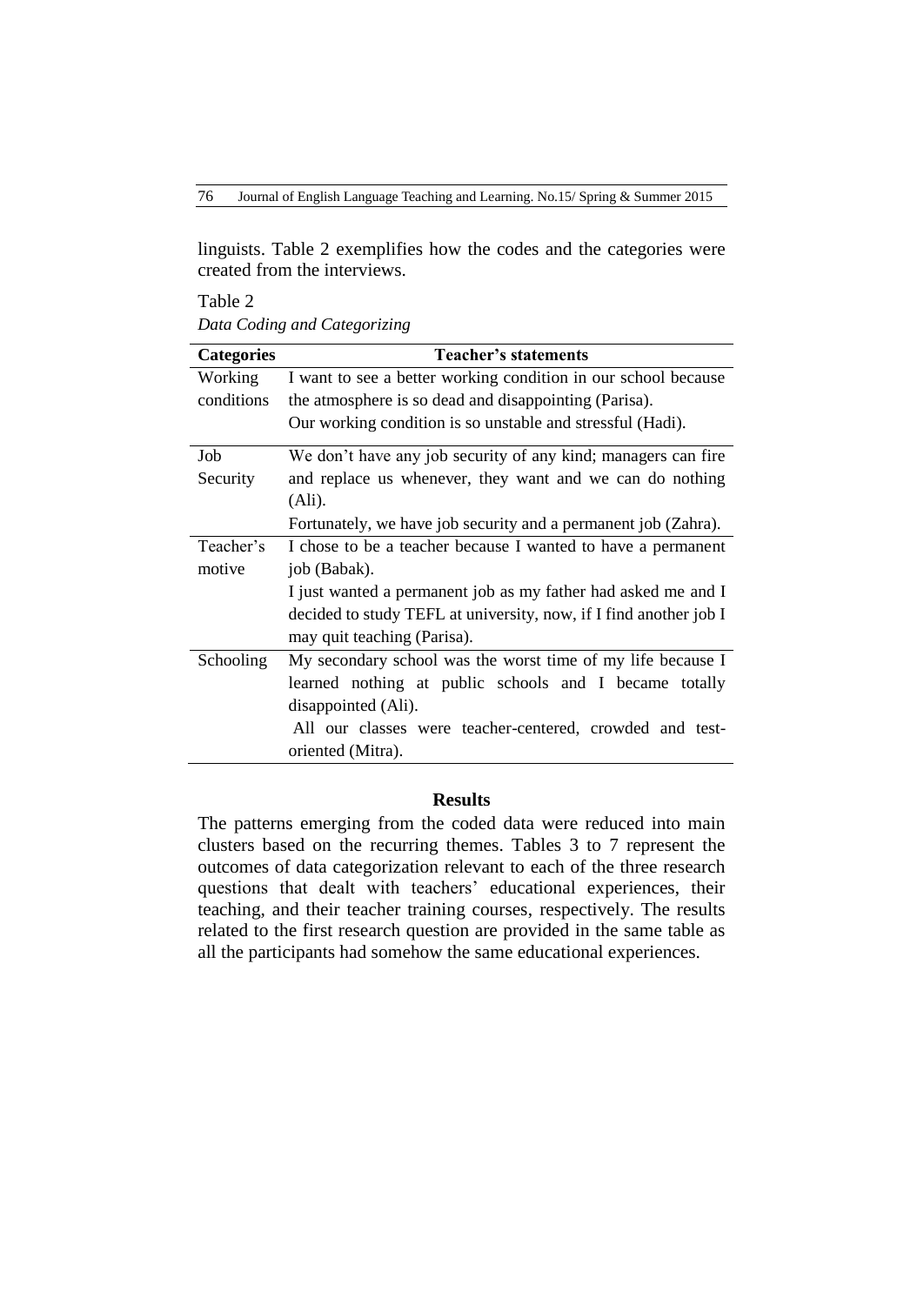*Teachers' Educational experiences*

| <b>Themes</b>                                                 | <b>Informants' views</b>                                                                                                                                                                                                                                                                                                                                                                                                                                                             |
|---------------------------------------------------------------|--------------------------------------------------------------------------------------------------------------------------------------------------------------------------------------------------------------------------------------------------------------------------------------------------------------------------------------------------------------------------------------------------------------------------------------------------------------------------------------|
| <b>Schooling</b>                                              | All the participants attended either private (Zahra, Parisa) or<br>public (Babak, Ali, Hadi, Mitra) schools but in neither case they<br>enjoyed a good education.<br>The same books have been studied for over 10 to 20 last years.<br>Most of the teaching was exam-oriented.<br>They experienced very crowded classes.                                                                                                                                                             |
| <b>Quality of</b><br>teaching<br><b>English at</b><br>schools | They all had teacher-centered classes.<br>The dominant method was grammar translation with emphasis<br>basically on reading and translation.<br>Their class atmosphere was de-motivating.<br>English language learning was of no value in secondary and<br>high school.                                                                                                                                                                                                              |
| <b>Private</b><br><b>English</b><br>language<br>learning      | Most of the informants (except for Babak who learned English<br>by himself) started going to private language institutes from<br>their teenage years.<br>They enjoyed the method of teaching that was mainly CLT.<br>Learning English in private institutes played the role of an<br>intriguing factor for the informants to enter the university.<br>They experienced challenging<br>classes, great books<br>and<br>wonderful atmosphere.                                           |
| University<br>experience                                      | The informants were satisfied with good education in the<br>university.<br>Most of the classes were practical, up-to-date, energetic and<br>motivating, though different methods were used for EFL<br>instruction.<br>They experienced a student-centered class at university for the<br>first time.<br>They entered the university with great enthusiasm, energy and<br>enjoyed studying there (except for Mitra who got disappointed<br>because of lack of sufficient facilities). |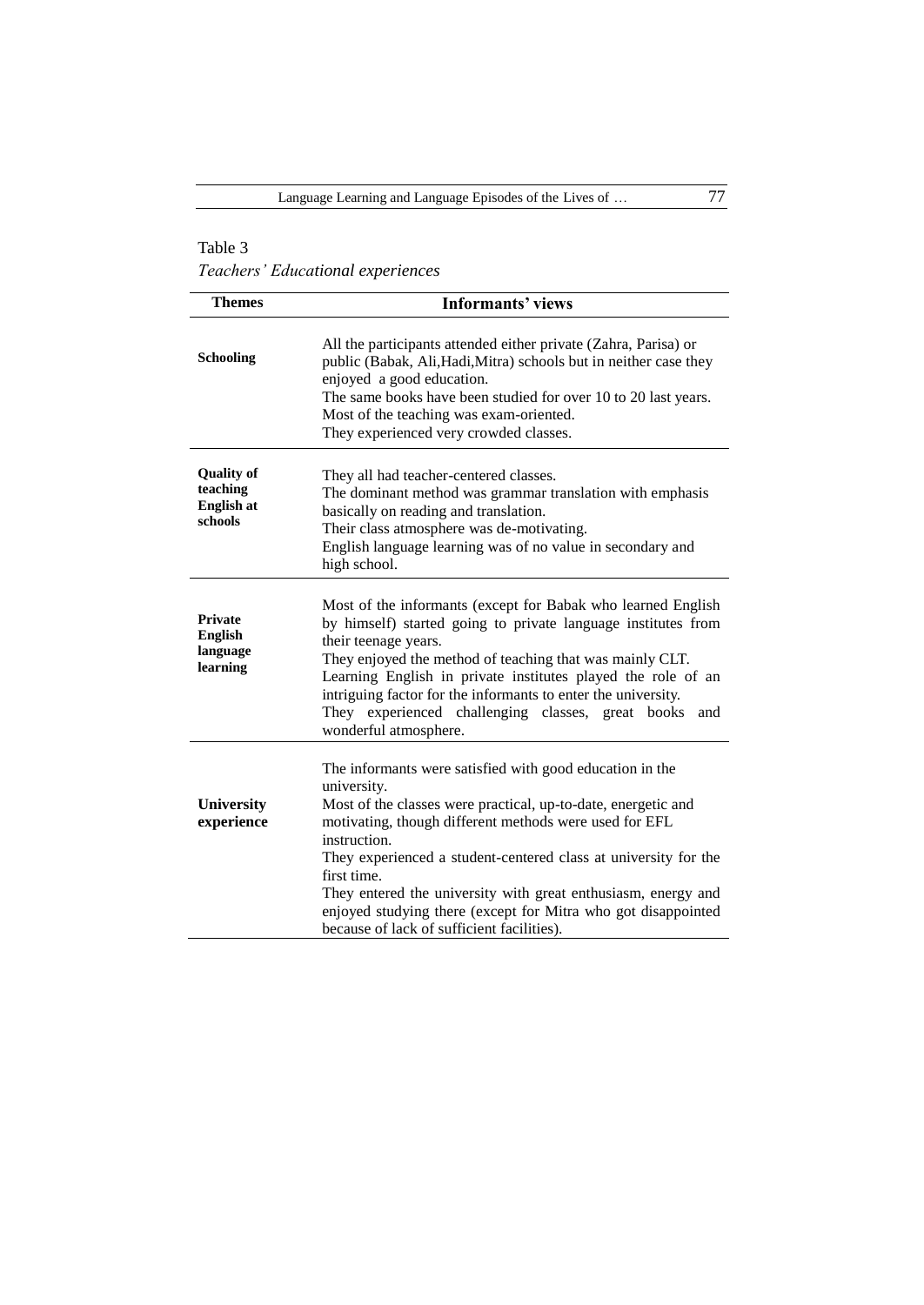|                 | They felt disappointed for continuing their education due to the |
|-----------------|------------------------------------------------------------------|
| <b>Plans</b> to | problems they faced due to inappropriate teaching.               |
| continue        | They hesitated to do higher degrees because their salary would   |
| higher          | be cut into half if they wished to continue their education.     |
| education       | Most of them except for (Ali) did not have a plan for a PhD      |
|                 | degree.                                                          |
|                 | Babak was not allowed to continue his studies for one year       |
|                 | because he was a public school teacher.                          |
|                 |                                                                  |

*Teaching Experiences: Public School teachers* 

| <b>Themes</b>                 | <b>Public school teachers' views</b>                                                                                                                                                                                                                                                                                                                                                                                                                                                                    |
|-------------------------------|---------------------------------------------------------------------------------------------------------------------------------------------------------------------------------------------------------------------------------------------------------------------------------------------------------------------------------------------------------------------------------------------------------------------------------------------------------------------------------------------------------|
| <b>Motive</b>                 | All informants were motivated to be a teacher in hope of<br>having a permanent job and job security.                                                                                                                                                                                                                                                                                                                                                                                                    |
| <b>Salary</b>                 | All of them (except Babak) were satisfied with their salary but<br>believed that their salary is lesser than that of other state<br>organizations.<br>Babak believed that teachers have lots of problems in making a<br>living                                                                                                                                                                                                                                                                          |
| <b>Job</b><br><b>Security</b> | They were satisfied with having job security and insurance. All<br>of them had stable conditions.                                                                                                                                                                                                                                                                                                                                                                                                       |
| Workplace                     | All informants' (except for Babak) workplaces were far away<br>from the city and they had to spend hours to get there.                                                                                                                                                                                                                                                                                                                                                                                  |
| <b>Expectations</b>           | They believed that there was not any difference between a hard<br>working and dedicated teacher and the one who is not working<br>or determined in his job. They expected active and<br>hardworking teachers be appreciated by authorities and have<br>some advantages over others.<br>They were so motivated for teaching at first but were<br>disappointed little by little because nobody cared about or<br>appreciated their work<br>They liked to be able to practice whatever they learned in the |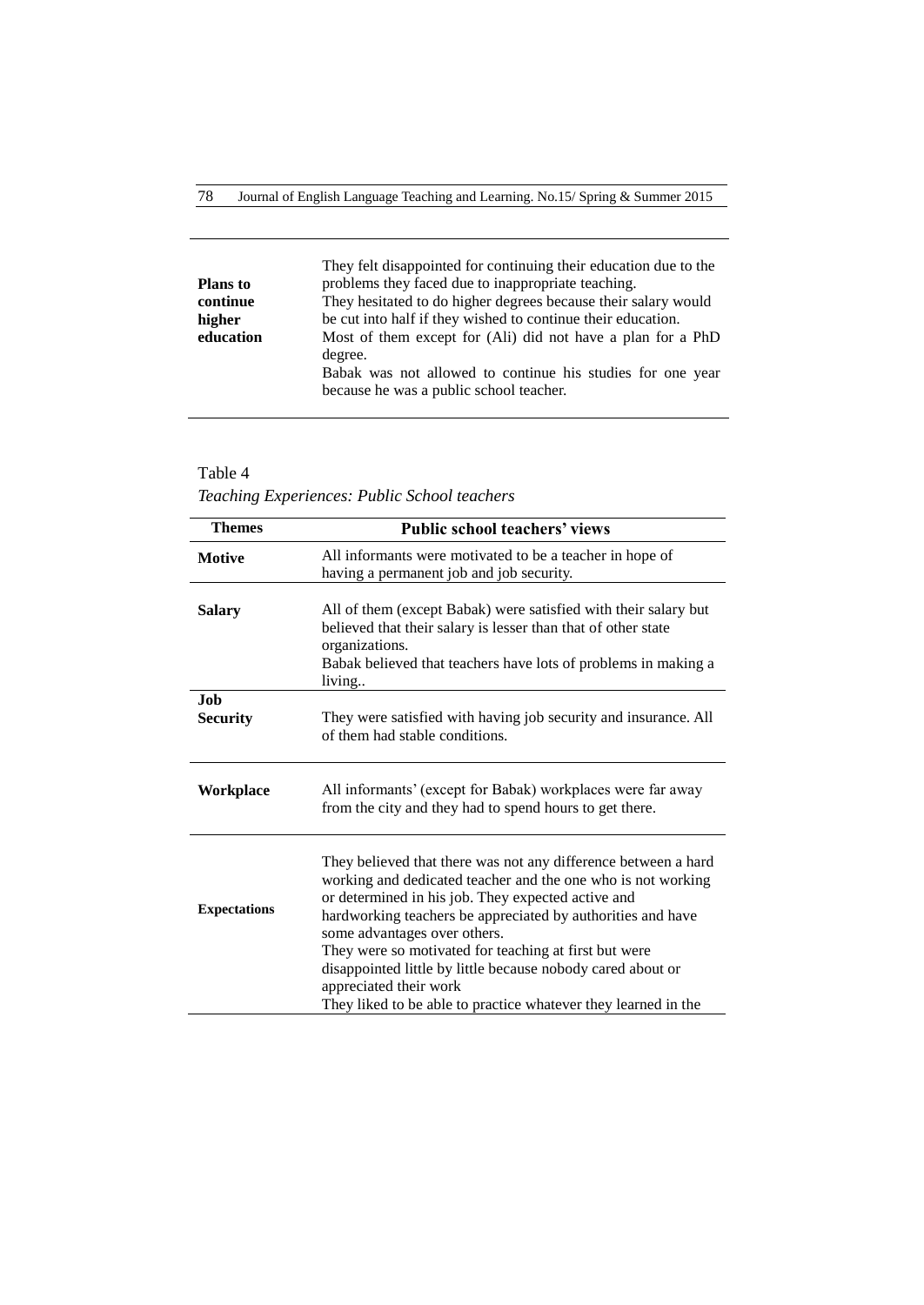university in their classes but it was impossible so they preferred teaching in private language institutes too. .

**Working conditions** They were not satisfied with their current working conditions and believed that no improvement is likely to take place. They experienced a dead atmosphere in educational system of Ministry of Education. They tried to be different and make students motivated.. There was a balance between their work and life because they were off for two days a week. They believed that the only thing which is important in public schools is the passing rate of students. They were not satisfied with the scoring system of public schools because they were required to sign and give commitment to pass all students; and were not allowed to fail anybody at public schools. They believed that public schools are product oriented and just care about the scores. They believed that the words and actions of supervisors were completely contradictory. They were really under pressure and liked the school principals to cooperate with them in face of new methods of teaching. None of the teachers (except Parisa) wanted to give up teaching even if they found another job

*Teaching Experiences of Private School Teachers* 

| <b>Themes</b>     | <b>Private school teachers' views</b>                                                                                                                                                               |
|-------------------|-----------------------------------------------------------------------------------------------------------------------------------------------------------------------------------------------------|
| <b>Motivation</b> | They all wanted to be a teacher from their childhood.<br>They became disappointed frequently due to some narrow-minded<br>views and unfair decisions by their managers or supervisors.              |
| <b>Salary</b>     | Some of them received their salary some months later than the due<br>time.<br>They had to argue about the amount of their salary every term because<br>there was no regular framework for payments. |
|                   | They believed that the payments were not fair because some teachers<br>got four times as much as others.<br>They believed that their salary was low and not sufficient for one's                    |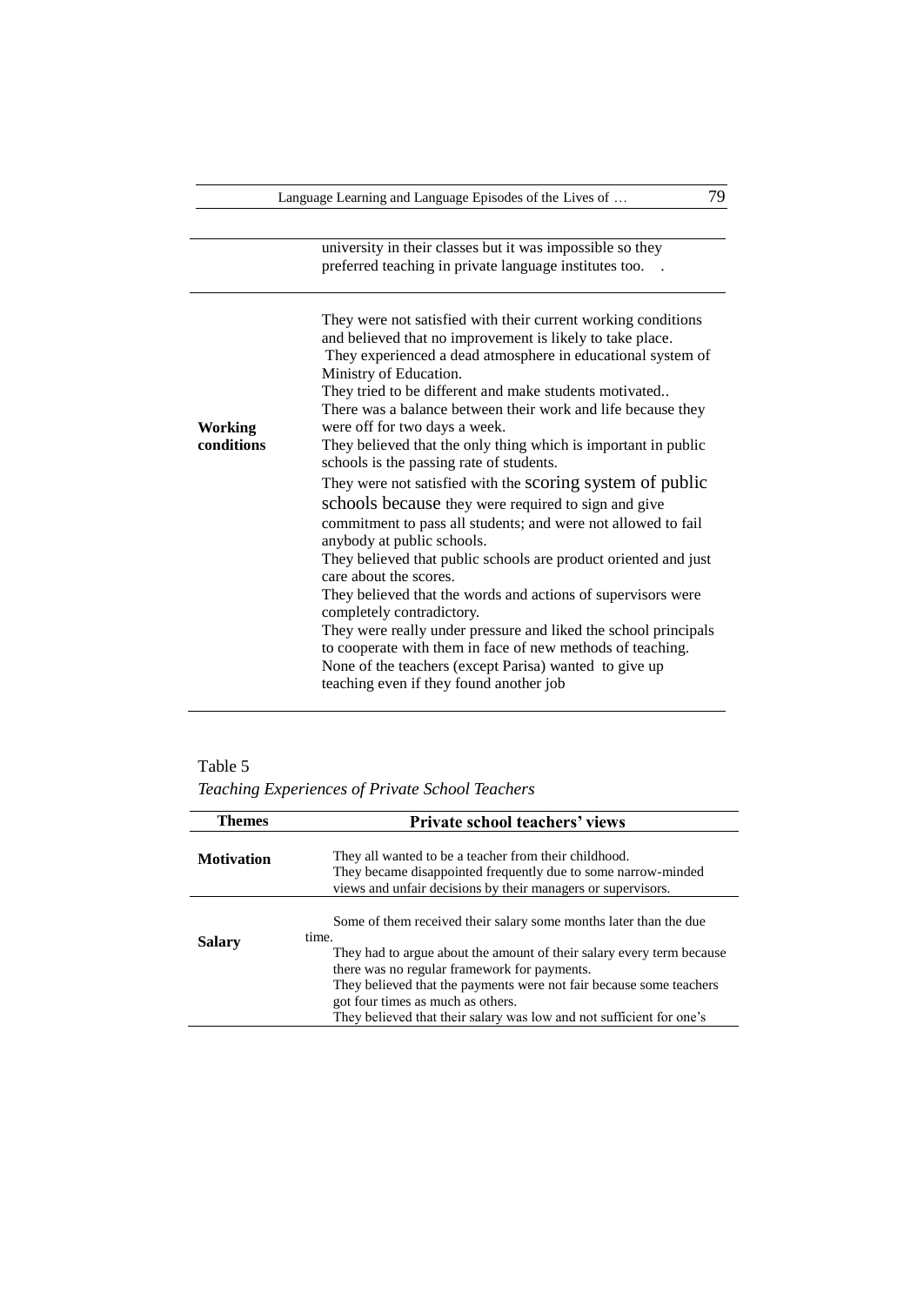80 Journal of English Language Teaching and Learning. No.15/ Spring & Summer 2015

primary needs. They had to work overtime but still could not make a living.

| <b>Job security</b> |                                                                         |
|---------------------|-------------------------------------------------------------------------|
|                     | They were dissatisfied with having no job security                      |
|                     | They did not have any insurance and had no right to object to           |
|                     | anything                                                                |
|                     |                                                                         |
| Workplace           | They were dissatisfied with non-qualified teachers who teach English    |
|                     | even with different                                                     |
|                     | majors like chemistry and physics                                       |
|                     | They had conflicts with narrow-minded managers who just misused         |
|                     | English teachers.                                                       |
|                     | They believed that public schools are lagging behind; their system of   |
|                     | education is old and disappointing.                                     |
|                     |                                                                         |
| <b>Expectations</b> | They believed that it would have been better if they were self          |
|                     | employed.                                                               |
|                     | They wanted Ministry of Education to pay attention to the terrible      |
|                     | conditions of teachers in language institutes.                          |
|                     | They liked to be a university instructor rather than language schools.  |
|                     | They believed that by teaching in language institutes, none of their    |
|                     | needs and expectations including educational, financial or              |
|                     |                                                                         |
|                     | occupational have been met.                                             |
|                     |                                                                         |
|                     | They believed that most teachers get tired of teaching due to           |
|                     | supervisors misbehaviors                                                |
|                     | who always wanted to catch and prove them wrong                         |
|                     | They believed that the main problem of Language schools is              |
|                     | management.                                                             |
|                     | They were not able to disagree with manager's decisions.                |
|                     | They considered their part time job too demanding.                      |
|                     | They had to keep the students motivated all the time and that put a lot |
|                     | of pressure on them.                                                    |
| <b>Working</b>      | They did not receive any support from Ministry of Education.            |
| conditions          | They were totally disappointed by supervisor's comments and             |
|                     | feedback.                                                               |
|                     | They had to change their workplace and start to work in new language    |
|                     | institute(s) several times.                                             |
|                     | They were dissatisfied with the current conditions of private language  |
|                     | schools.                                                                |
|                     | They were forced to implement some wrong methods of teaching in         |
|                     | their classes.                                                          |
|                     | They had to work in a stressful and unreliable conditions.              |
|                     | They tried to practice the latest trends of teaching.                   |
|                     | They were satisfied with some of their working conditions like          |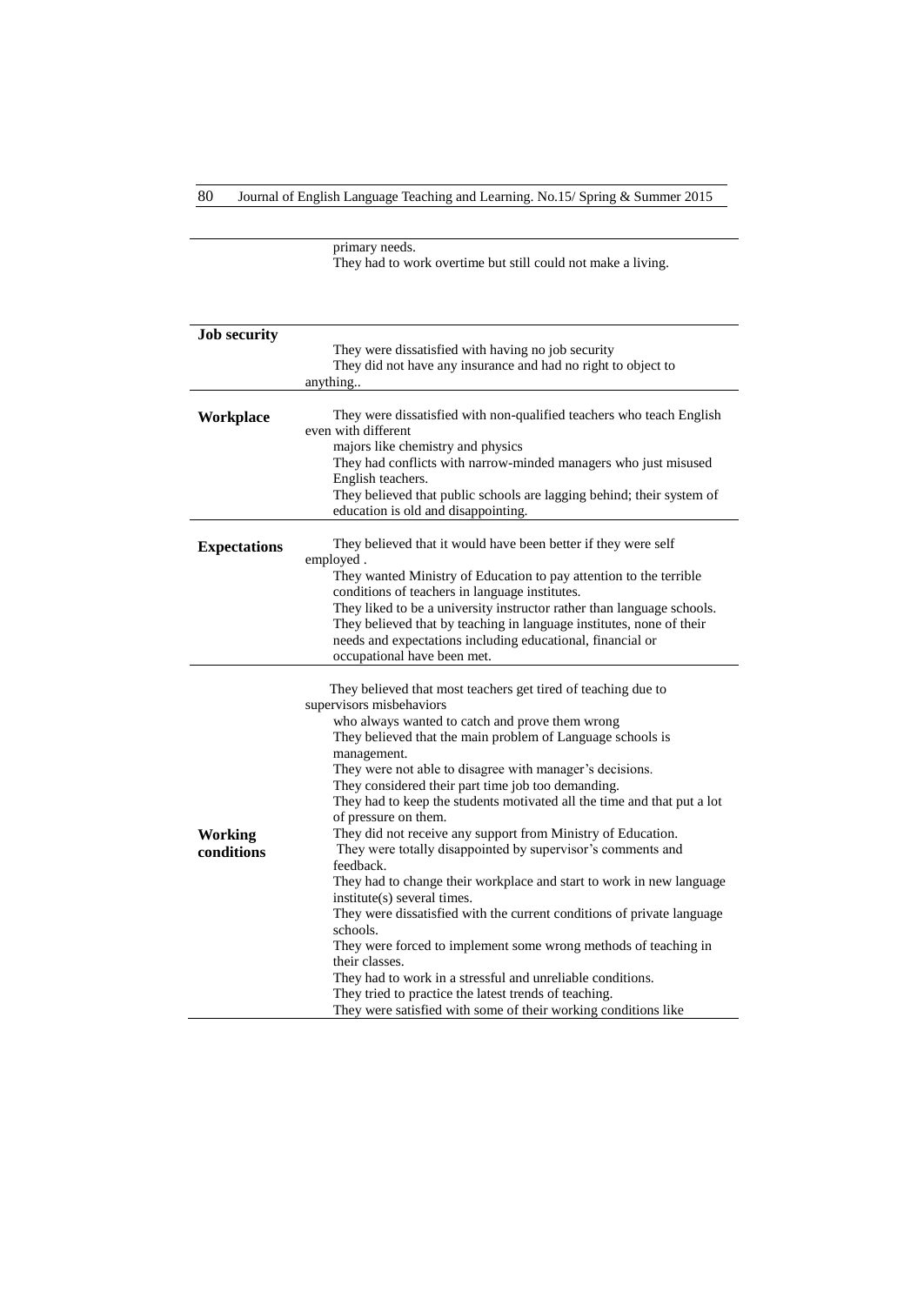working downtown, having optional working hours. They had to take a written and oral exam along with demonstration and unreasonably pay an amount of money without receiving any certificate or degree each time as they enter a new private language school.

| <b>Themes</b>                 | <b>Public school teachers' views</b>                                                                                                                                                                                                                                                                                                                                         |
|-------------------------------|------------------------------------------------------------------------------------------------------------------------------------------------------------------------------------------------------------------------------------------------------------------------------------------------------------------------------------------------------------------------------|
| <b>TTC</b><br><b>Courses</b>  | All participants had some general and special teacher training<br>courses which were held once a year.<br>They all believed that they were not able to practice whatever they<br>were told in teacher training courses because they were both too<br>general and useless or too specialized and not applicable.                                                              |
| <b>School</b><br>supervisor   | They all experienced many contradictions in supervisor's words<br>and recommendations in workshops and their observation of<br>teachers.<br>They all had problems with contradictory behavior of public<br>school supervisors.                                                                                                                                               |
| Needs and<br>expectation<br>s | They believed that they had some superficial seminars regarding<br>the importance of research in education.<br>They needed to have research- oriented-teachers but nothing has<br>happened in practice.<br>One of the teachers (Zahra) was not welcomed for doing a research<br>regarding education<br>They wanted the Ministry of Education to care more about<br>research. |
| <b>Limitations</b>            | In their teacher training courses, they were told by the supervisors<br>to pass all the students.                                                                                                                                                                                                                                                                            |

*Teacher Training Experiences of Public School Teachers*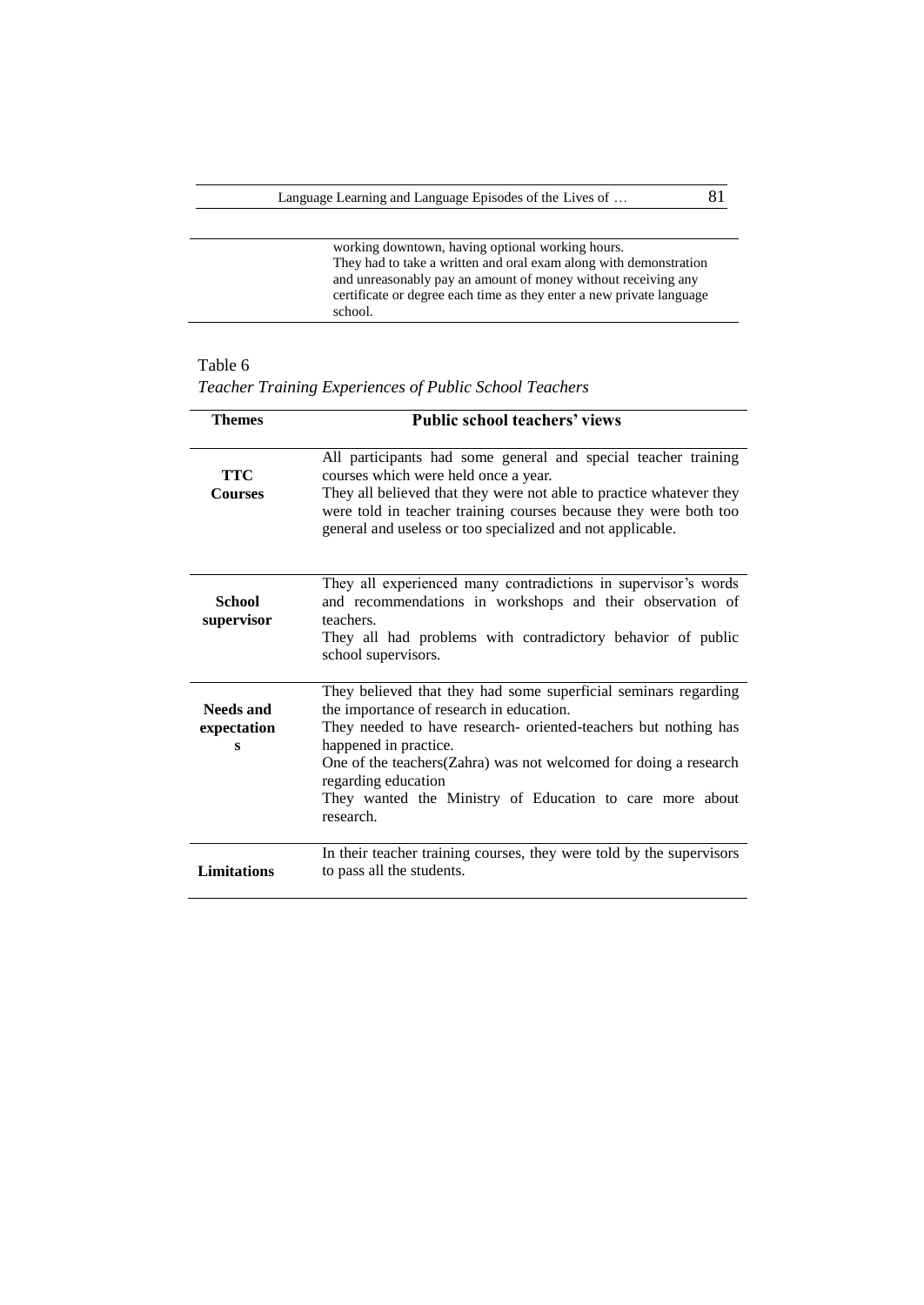### Table 7

*Teacher Training Experiences of Private School Teachers* 

| <b>Themes</b>                | <b>Private school teachers' views</b>                                                                                                                                                                                                                                                                               |
|------------------------------|---------------------------------------------------------------------------------------------------------------------------------------------------------------------------------------------------------------------------------------------------------------------------------------------------------------------|
| <b>TTC</b><br><b>Courses</b> | They all had some totally useless TTC courses at the beginning of<br>entering private schools which were just held by the managers as a<br>good source of income for their school.<br>They were just charged by managers for attending these useless<br>TTC courses.                                                |
| <b>Supervisor</b>            | They all believed that the presence of supervisors is more kind of a<br>threat than support<br>They all had problems in dealing with private school supervisors<br>and meeting their experiences.                                                                                                                   |
| Needs and<br>expectation     | They needed support and collaboration on the part of supervisors.<br>They needed to have up-to-dated, practical and productive<br>teaching training classes.                                                                                                                                                        |
| <b>Limitations</b>           | They all had to take part in the so called TTC courses because<br>school managers wanted to make sure they were practicing<br>teaching methods the same as the private school guidelines.<br>They were taught the principles of CLT in their TTC courses by<br>those who themselves were not very good at teaching. |

#### **Discussion**

By exploring the life history of six English teachers in Iran from their own perspective, both in state and private language schools, it became clear that depending on the context of their workplaces, there are some positive and negative factors which affect Iranian teachers' life and carrier to a great extent. The results indicated that public school teachers had better life and career conditions in some respects like having: job security, permanent job, monthly salary, job satisfaction, life and career balance, and stability of their current positions. However, by experiencing some difficulties and dissatisfactions, they had a worse condition compared to private language institute teachers in other respects like: difficulty in continuing education, dead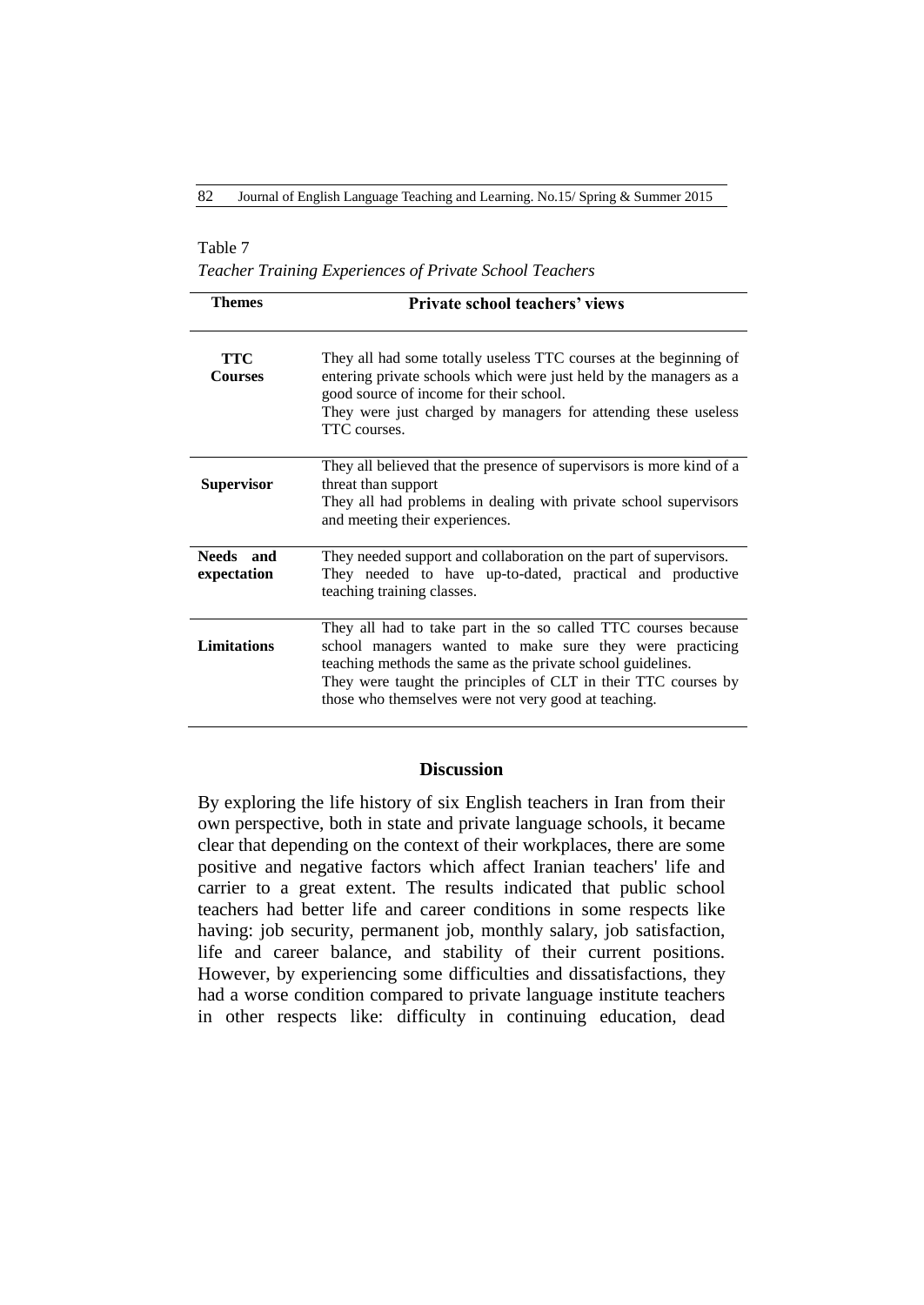atmosphere of education, no improvement in their work or life conditions, limitations in practicing their innovations, scoring system of ministry of education, distant workplaces, boring job atmosphere, no appreciation of hardworking and innovative teachers, no use of their specialized knowledge in their classroom, and non-scientific workshops.

On the other hand, private language teachers enjoyed better conditions like having: flexible working hours, close workplaces, lively and dynamic atmospheres, interest and motive in teaching, implementation of their specialized knowledge. But, at the same time experiencing disappointing conditions like: low salary, no job security, no job and career balance, instability of their current position, stressful circumstances, demanding job requirements, non-scientific guidelines, weak management, overtime working hours, dependency, and no regular leave.

The results suggest that the participants in current investigation, either in state or private language schools, were struggling with lots of problems in their life and career. Of course, there were some pros and cons for both.

All in all, state teachers had better life and career conditions in some respects compared to private language institutes' teachers. It can be inferred from the results that the most important advantage for public school teachers compared to private language institute teachers is having *job security and a permanent job*. Due to job security, they can put up with all other difficulties and feel relaxed at their life and workplaces. If there was not any job security for them, nobody would have thought twice about quitting that boring atmosphere in public schools. Policy makers are thus recommended to create an interesting and rewarding situation in which every teacher is interested and willing to excel.

On the other hand, teachers in private language schools enjoy a good and lively working atmosphere but still there was no job security or permanent job. Therefore, they would not have chosen to be teachers if they had a second chance of choosing their career. Even some of them liked to change their current position with public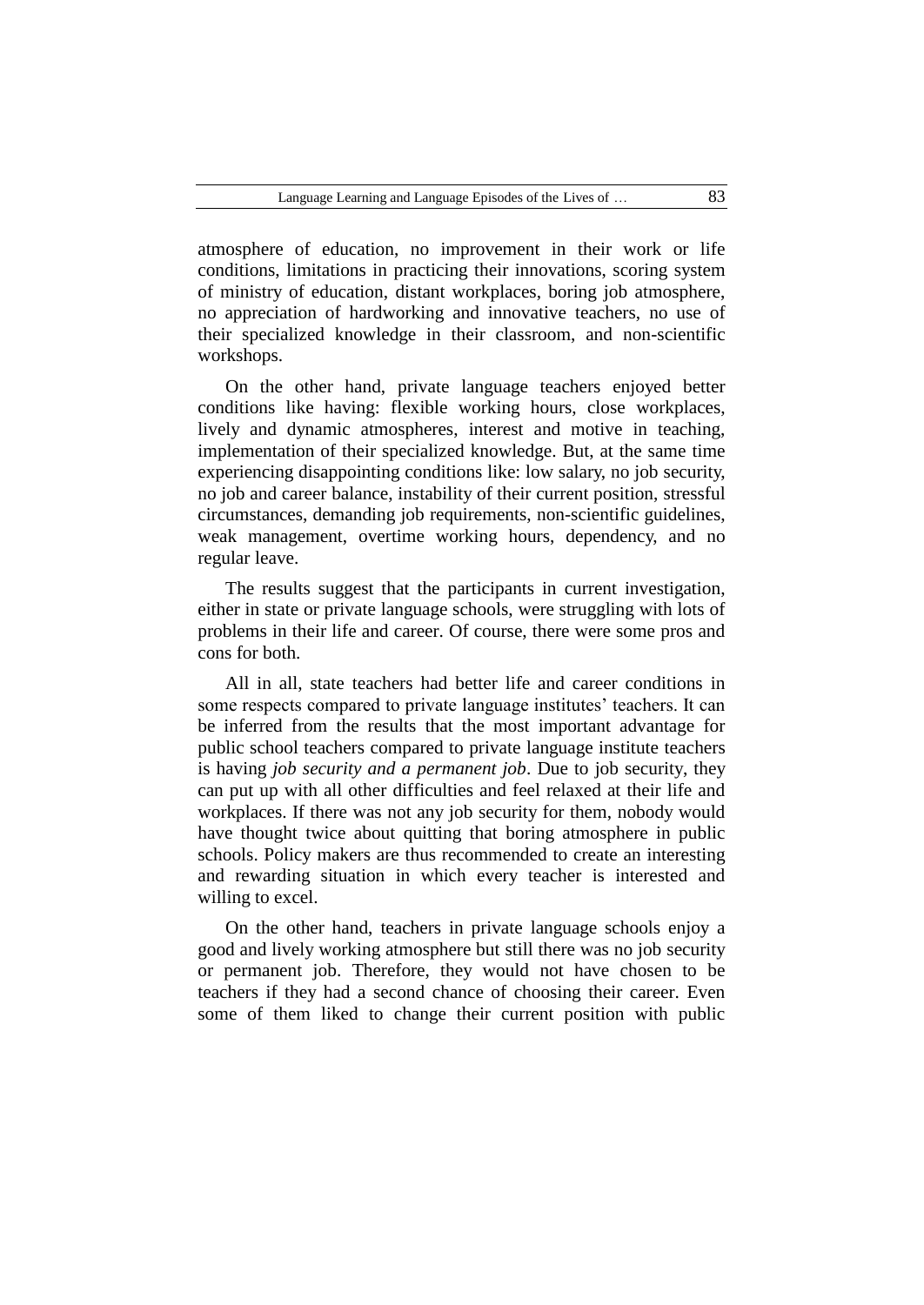teachers and work in that overwhelming dead atmosphere -public schools- to the cost of having job security and a permanent job, while, public teachers like to work simultaneously in public and private language schools to enjoy both job security and desired educational atmosphere.

Here, the point is that those teachers who are working in language institutes and are doing their best in foreign language teaching with the latest and the most up-to-date and practical trends of education are not supported by Ministry of Education, insurance companies or any other organizations. On the other hand, those teachers who are working in public schools and are enjoying job security and a permanent job cannot have any autonomy and freeness in their teaching and have to confine themselves in those traditional teaching methods that have been the same since 30 years ago.

Findings also indicate that there is a *life and career balance* for public teachers but not for teachers at private language schools. Teachers at public schools work 24 hours per week and have more free time for other life matters. Moreover, in their free time they do not have to be concerned about any preparation in their teaching practice because every year they teach the same books that have been the same since their school time when they themselves were students and studied those books in their secondary and high schools.

On the other hand, private school teachers have to keep themselves and their knowledge and skills practical and up-to-date; in line with their dynamic and high-level standard working conditions; in order to be able to survive in that instable and unreliable situation they are confronting with. If they do not do so, there is no place for them and they will lose their job. Therefore, in their free time they have to work on improving their skills and knowledge and keeping themselves always ready for their classes. That is why teachers working in language schools called their job 'demanding' and stated that it takes them too much time and energy; but what they get at the end, nothing, as long as there is no job security , no permanent job , no insurance , no retirement, or worse no enough salary.

Regarding the first question that dealt with teacher's educational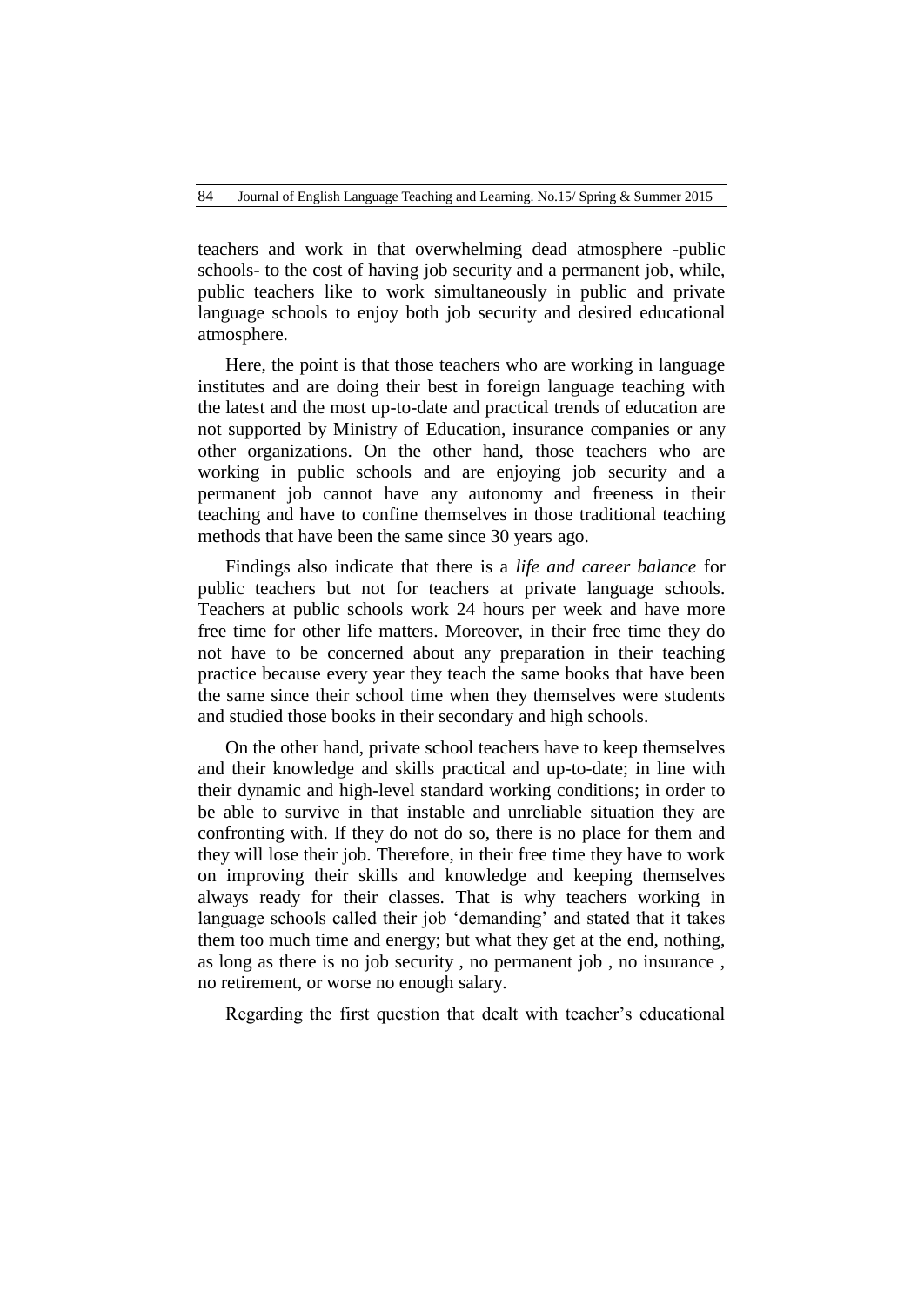and learning experiences, the theme emerging from the results is that public school teachers have lots of difficulties in continuing their education. This fact strengthens the belief that public schools do not welcome any innovations or improvements in their system of education; it is best manifested in the difficulties that public school teachers who want to continue their education will confront. As was stated by the state teachers, all of them have become disappointed in *continuing their education* while they were teaching in public schools due to many problems they have faced with. First, their salary is cut in half because their working hours decreases. Second, their workplaces are far away from their universities and they have difficulty in attending the university .Third, whatever knowledge or skills they learn or study at universities is not applicable in the confined and dead atmosphere of public schools. Moreover, there is no appreciation of hardworking and innovative teachers and even worse, in some cases punishment of innovative ones is normal. Now, with these conditions why they should put up with all the difficulties of continuing their education when nothing important will happen for them.

Further scrutiny of the outcomes disclosed the fact that *none of the teachers, either in public or private language schools, enjoyed a good education during their school time*. It means that the disappointing system of the education they grew up in as students is still the same but now their role has changed as teachers. In other words, it indicates that public schools are lagging behind and no improvement has been occurred in their long-lasting traditional trends of education. *But at their university level, almost all of them were satisfied with their educational experiences.* Accordingly, it seems that teachers have to be familiar with the latest trends and innovations in EFL teaching in their universities and not in their workplaces. Therefore, it seems that the cause of the new trends and innovations in EFL teaching are universities that move forward in line with the world. Universities have direct and indirect effects on teachers by shaping their minds and views and making them qualified teachers equipped with the latest innovations in their major and at the same time on public and private language schools.

Regarding the second question about working condition of the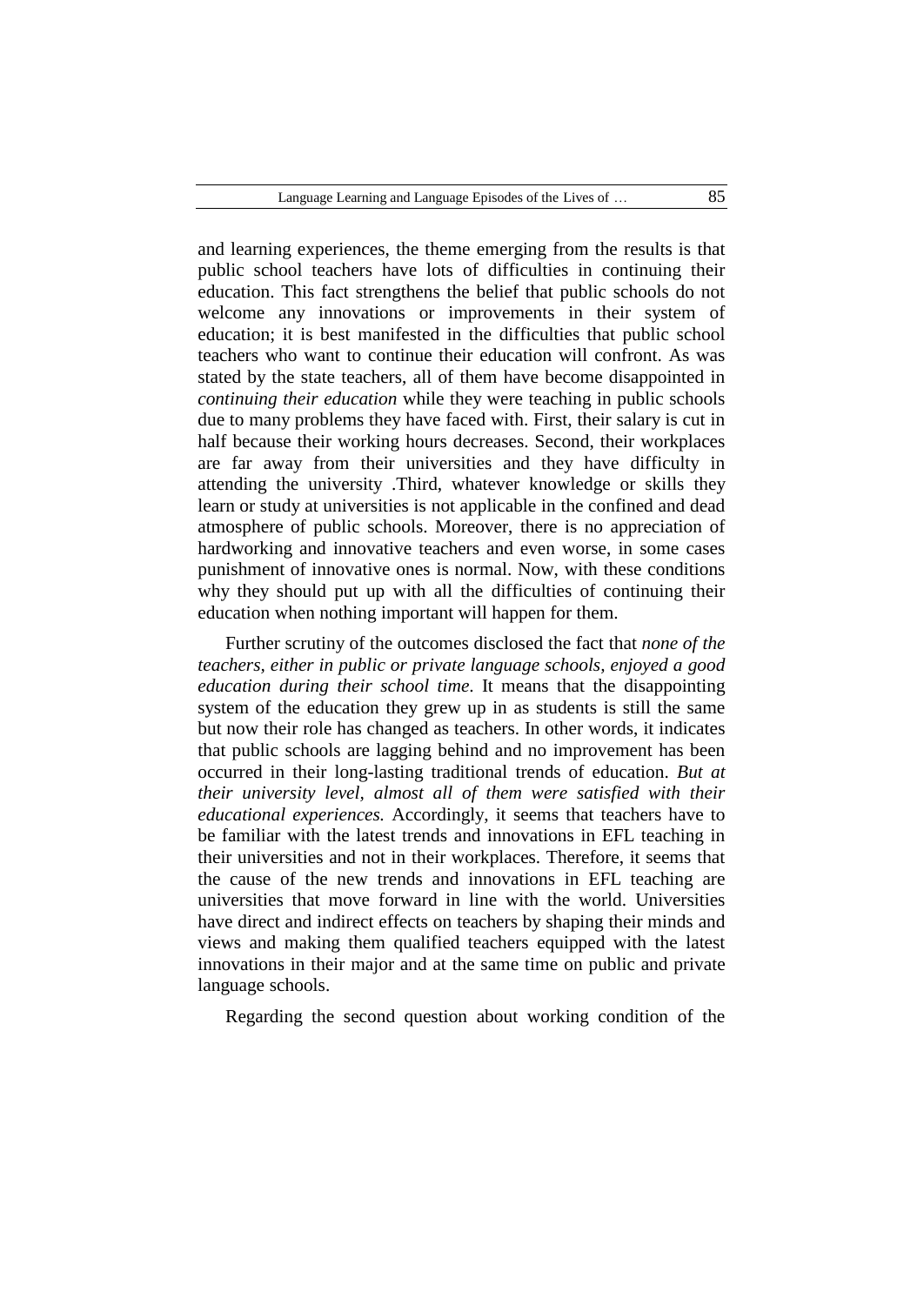teachers, the results indicated that there was no improvement in public school teacher's work conditions. In other words, they are experiencing kind of *dead-end jobs*. They describe the atmosphere of public schools as a 'dead atmosphere' with no innovations and improvements at all. Moreover, when they want to practice new methods of teaching, learnt at their universities, they confront with severe limitations in public schools and even worse, with the traditional and narrow-minded view of principals and supervisors. That is why any new teacher who joins this system of education, little by little, loses his motive and interest in making any difference, exactly like the experienced teachers who have many years of working experience in public schools. It seems that public schools have to prepare students for University Entrance Examinations and that is why nothing has happened there since 30 years ago; because this system of education is basically and fundamentally affected by backwash effect of exams especially University Entrance Examination. Public schools keep themselves away from the latest trends of education in the world and adhere to the wrong and traditional methods of education that, as a result, have no appropriate output and make both students and teachers disappointed and hopeless to the extent that, as state teachers maintained: *students know they are just wasting their time and energy in public schools*. On the other hand, teachers in private language schools enjoy a lively and dynamic atmosphere of. This encouraging and rewarding condition is one of the advantages of private language schools compared to public schools. In this regard, there is a competitive atmosphere in private language schools among teachers; because they want to keep their instable job and conditions and they have to be better and work more enthusiastically in their teaching in order to be able to survive there; something which is absent in public schools.

What makes the situation even more overwhelming is the *scoring system of the public schools* in which nobody fails. And if you want to fail some weak students, you will be punished or face with lots of problems in your workplace. It seems that the only thing which is not important in public schools is the quality of education; this creates a disastrous educational system. It is not weird why all students and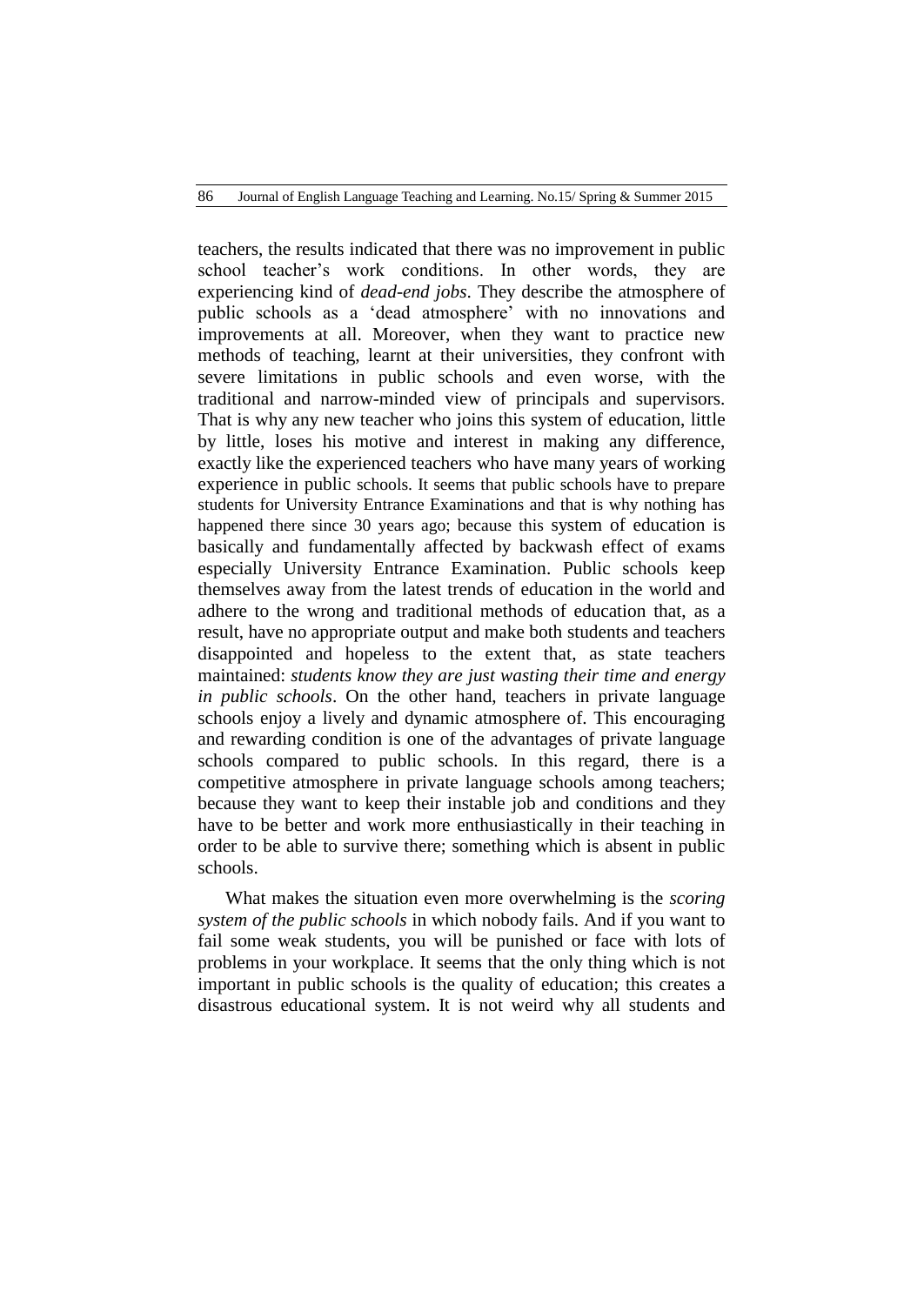teachers want to experience the quality of EFL teaching in the lively and dynamic atmosphere of private language schools that *have been more successful in their aim which is teaching English in the most effective way compared to public schools*.

Regarding responses to the third question that dealt with teacher's training experiences, public school teachers believed that there are very few *non-scientific/academic workshops* held once or twice a year but they are either too general or too specialized and not practical in the current system of education. The authorities hold some workshops that guide teachers in terms of efficient teaching but, in practice, they themselves want and expect something else from the teachers. Some workshops emphasize that teachers should not be score-oriented and should push students toward acquiring knowledge, but, this is not possible in an educational system which is completely score-based and teachers and public schools are valued and judged according to the passing rate of their students. If a teacher passes all the students in exams, they give her some bonuses and appreciate her, on the other hand, if she fails some students she will be blamed and, in some cases, punished by school principals.

Teachers in private language schools, on the contrary, have different experiences. They do not have any regular Teacher Training Courses during their teaching; but, they attend some TTC courses when they enter their teaching carriers in the institutes, where the main reason for the TTC courses is basically charging teachers; but teachers are all either English majors and had studied those lessons at universities or have experience in different language schools with the same trends of teaching. But attending in the so-called TTCs are due for all.

The results of the study showed that there are societal, institutional, and personal factors affecting teacher's lives and career to a great extent; something which confirmed the findings of Smith's (2010) study in which he reported some of the findings of a life history study of 40 female secondary school teachers. To the end of the study, he stated that three spheres of influence on the women's career decisions emerged from teacher's narratives: that is, societal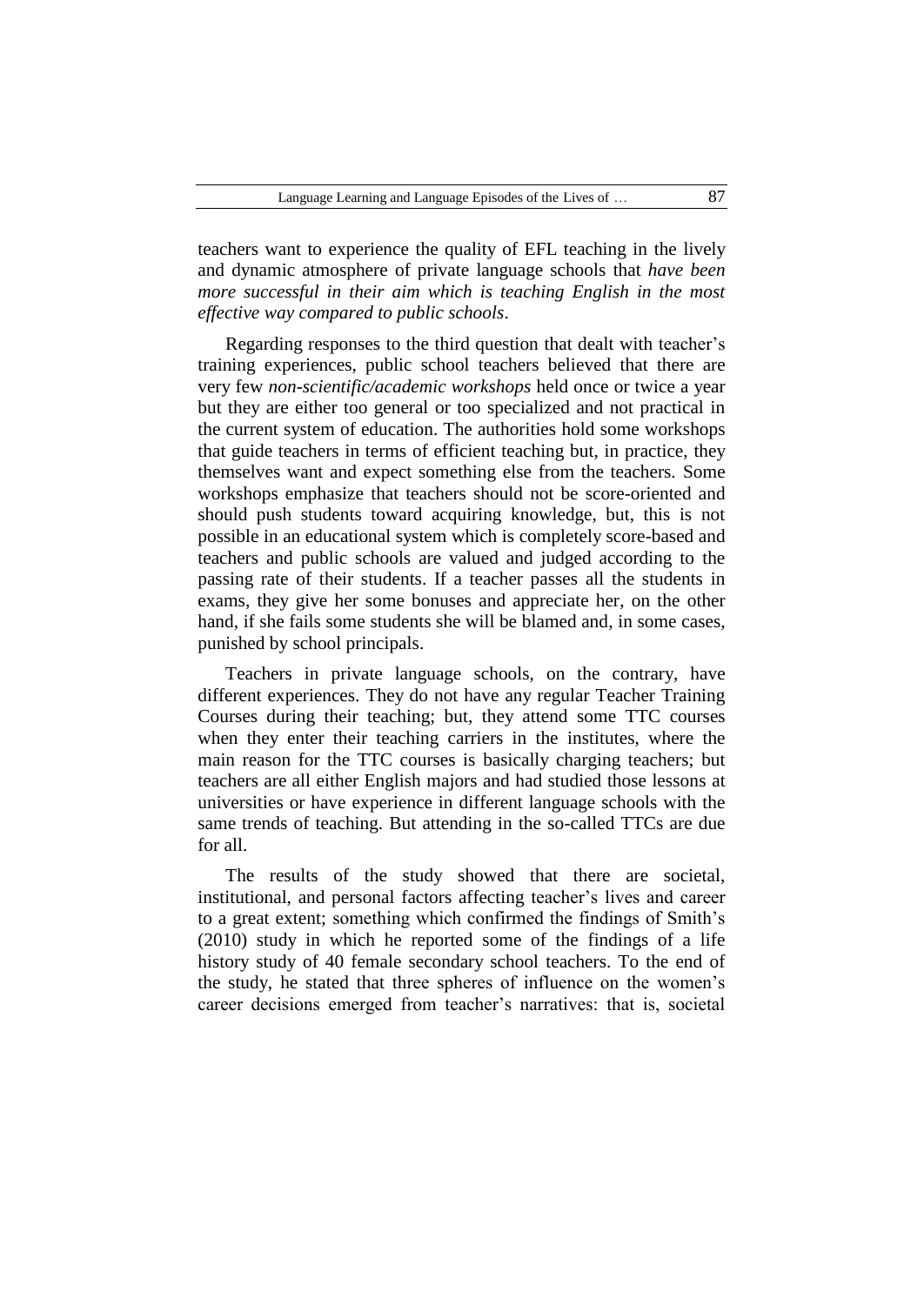factors, such as socialization and the social construction of women's maternal and relational roles; institutional factors, such as endemic institutional discrimination; and personal factors, including motivation and values, aspirations, perceptions of school leadership and the women's self-perceptions about the extent to which they had exerted their personal agency in their approach to career management.

This study also confirmed the findings of Hayes (2009a) regarding the motive of becoming a state teacher in which he explored the motivation and circumstances of 7 Thai teachers in government schools to see why they decided to become a teacher of English. Hayes' findings suggested that first and foremost individuals may choose to become members of their state teaching systems and that their choice of subject to teach was a secondary consideration, simply arising from their own school performance in and aptitude for that particular subject.

The findings of this study also agree with the outcomes of the similar study of Hayes (2009b), who through in-depth interviews explored the life and work of an NNS English teacher in a governmental secondary school in Thailand. Hayes concluded that: 1. *one's own experiences as a student of English exert a strong influence on the way that one teaches, at least initially.* In the present study, English teachers also practiced according or contrary to, their own educational experiences either in university or public and private language schools. 2. *Even where motivation to enter teaching is less than optimal, positive experiences as a teacher can provide the stimulus for a rewarding career.* In the present study also, some public or private language schools were doing their best in their career to the extent that they had positive experiences and feedbacks from their life and career. 3. *Long-serving teachers have a powerful role in the socialization of beginning teachers—for good or bad.* This one is also confirmed in this study as teachers said about the experienced teachers who affected their career condition to a great extent either in public or private language schools. 4. *Continuing in-service training throughout a teacher's career may assist in providing the professional renewal that could encourage more reflection on one's teaching practices.* This finding was not confirmed because these TTCs, either in public and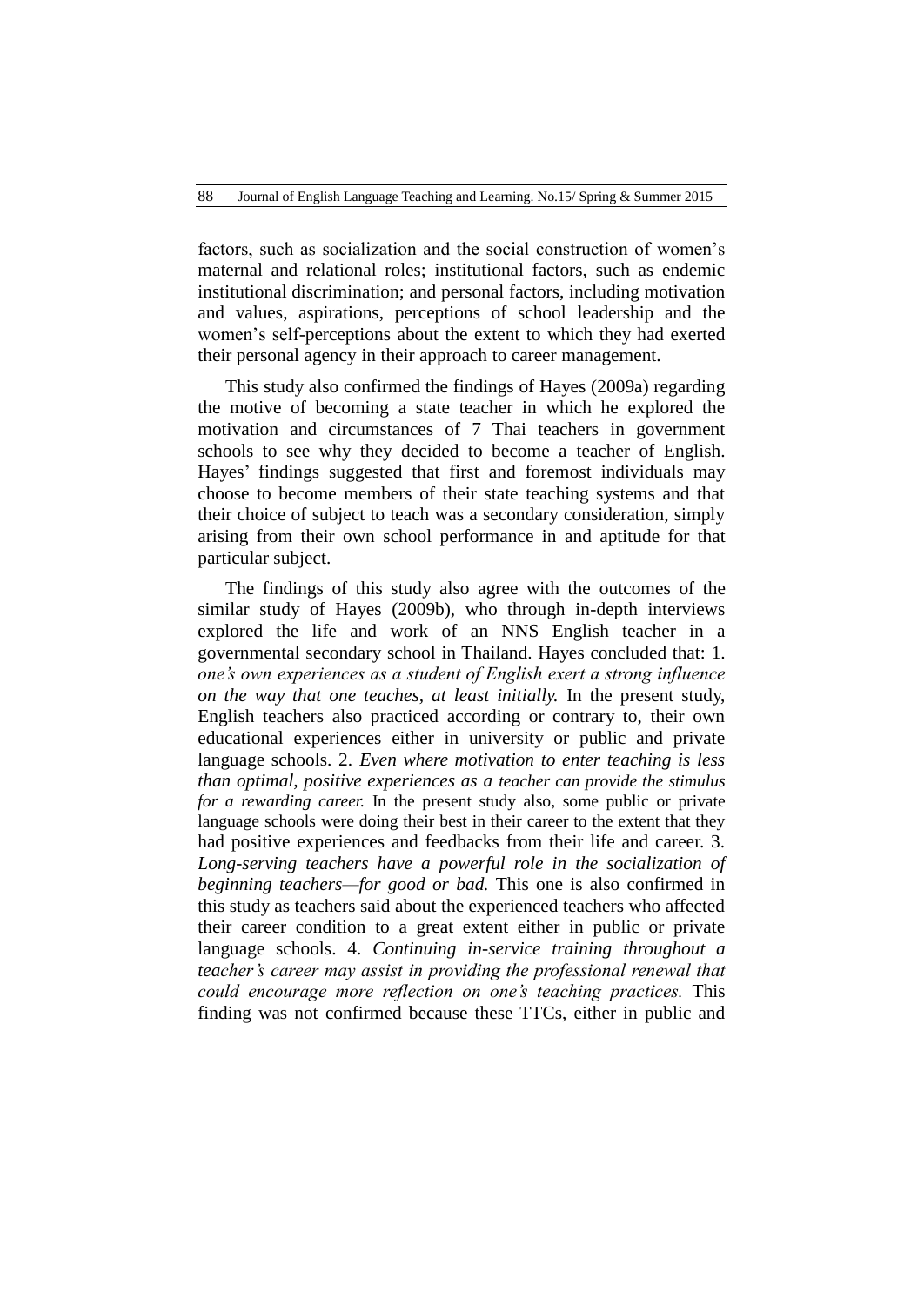private language schools were regarded impractical and not useful at all. 5. *Finally, it is possible for a committed teacher to live out her beliefs and principles even within an administrative framework that does not at first sight appear conducive, and, in so doing, provide her students with positive learning experiences as well as herself with a rewarding career.* This finding was also confirmed in this study by what public and private language schools did in their works in spite of all the limitations they experienced in their workplaces.

The most important outcome of the study is its contribution to revealing this hopeless socio-educational context in the hope of providing an opportunity to bring about some improvements in the Iranian educational context in general and teacher's life and carrier conditions in particular. It is hoped that by these kinds of studies, some consideration and more importantly, actions be taken by top educational or governmental authorities in order to release the difficult conditions that teachers are confronting and struggling with in this context. This study made it quite clear that as long as English teachers are experiencing such kinds of difficulties, no improvement in their life and career and as a result in socio-educational context of Iran either in public or private schools is likely to take place, therefore, significant steps should be taken to improve the current conditions.

Findings of the current study call for a close attention from the Ministry of Education, the policies of which, wrong or right, are well manifested in public contexts. Through this study, the educational authorities can see how disappointing the current situation is in public schools for both teachers and students and how ineffective are the old and traditional methods of teaching foreign languages in public schools. The awful side of the problem is that this traditional unsuccessful method has been the same since 30 years ago. They can see the attempts of teachers who want to bring about some innovations in their works but due to the hard and rigid conditions they cannot implement what they want. The authorities can analyze and judge the results of their policies more clearly and hopefully take some actions in order to rebuild the infrastructures and renew their policies, regulations, and attitudes towards education and teachers.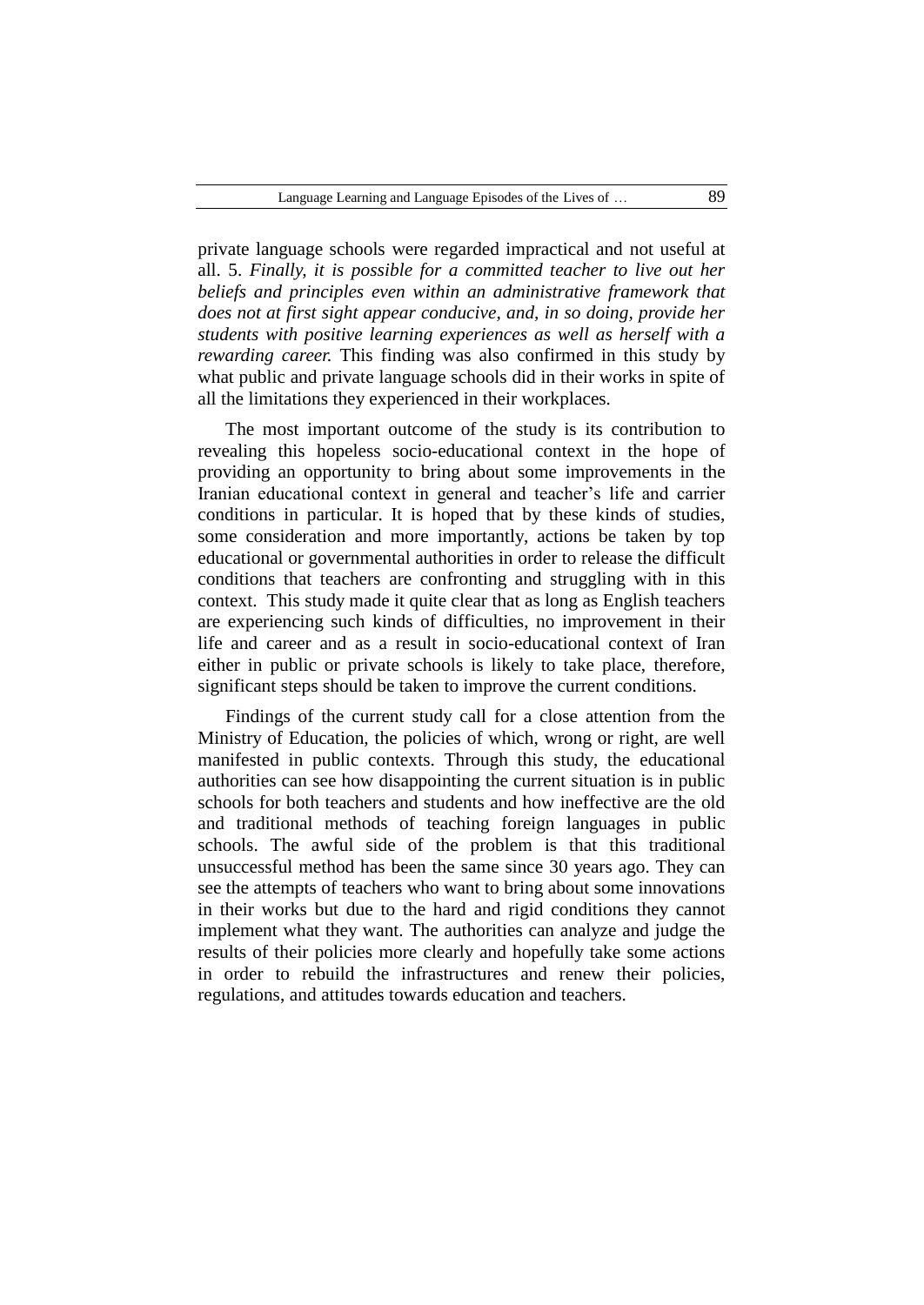Now, it is quite clear that the main players of every private language schools are the teachers. If it is taken for granted that the main duty and aim of Ministry of Education is the very act of education, as it can be derived from its title, why those teachers who are the main players or applicants of the current improvements in EFL education in Iranian society, are having the most unreliable and instable jobs and are those who are suffering the most from the lack of job security and permanent job. Are their works not worthy of appreciation or attention by any organization? It seems logical that at least some actions be taken by Ministry of Education or other organizations to provide private language teachers a stable and reliable working condition.

By taking a glance at the current trends of TEFL in public schools, it seems logical to expect further studies the outcomes of which may bring about fundamental improvements in state educational system. It would be better to scrutinize the outcomes of the situations where students and teachers spend their EFL courses in private language schools instead of wasting their time and energy at public schools. There, it is thought possible, that they can both learn a foreign language more effectively and at the same time be prepared for other exams too.